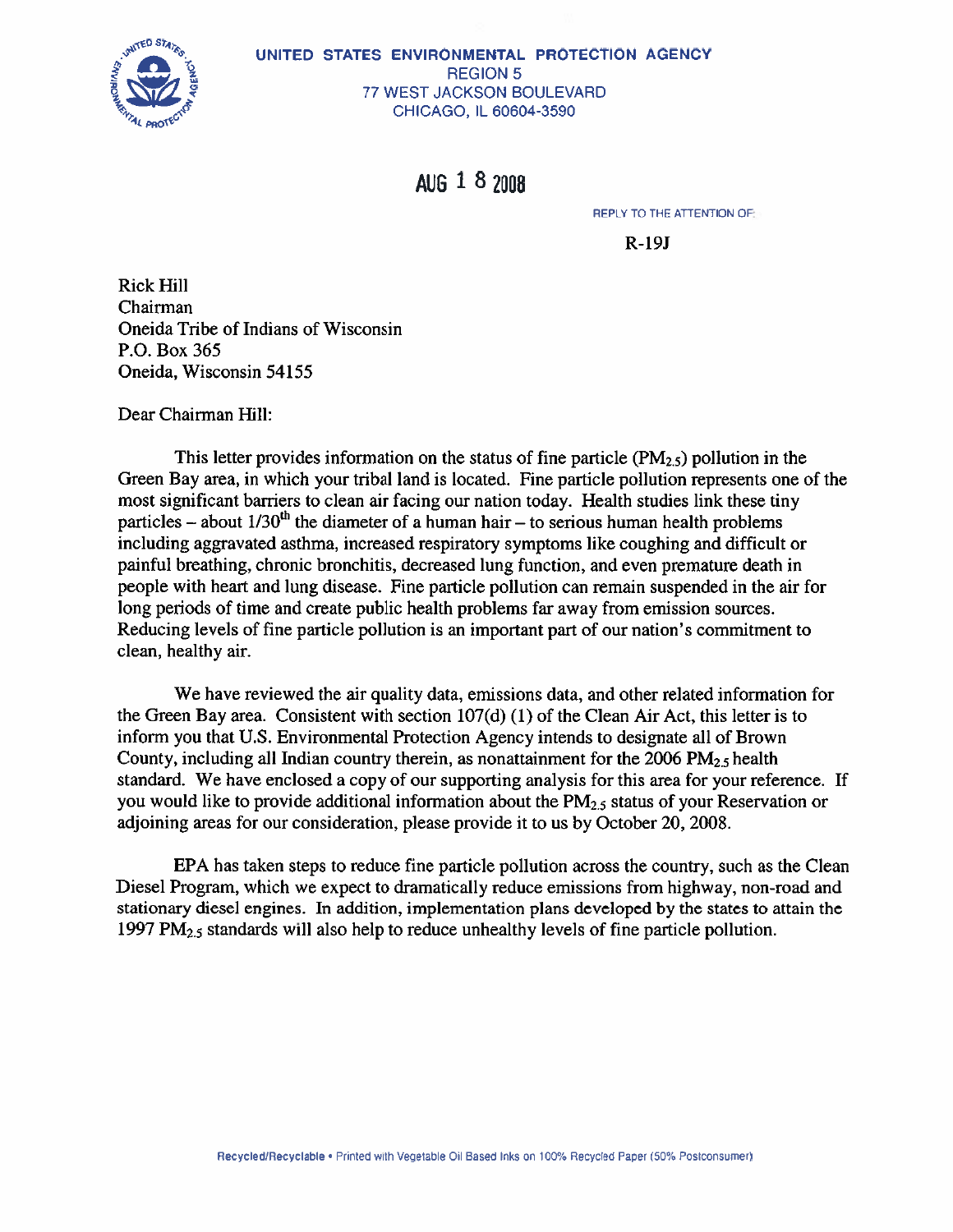We intend to make final designation decisions for the 2006 24-hour  $PM_{2.5}$  standards by December 18, 2008. Please also be aware that EPA plans to publish a notice in the Federal Register in the near future in order to solicit public comments on our intended designation decisions. If you have any questions, please do not hesitate to contact me. We look forward to a continued dialogue with you as we work together to implement the  $PM_{2.5}$  standards.

Sincerely,

Lynn Buhl

Lynn Buhl Regional Administrator

Enclosure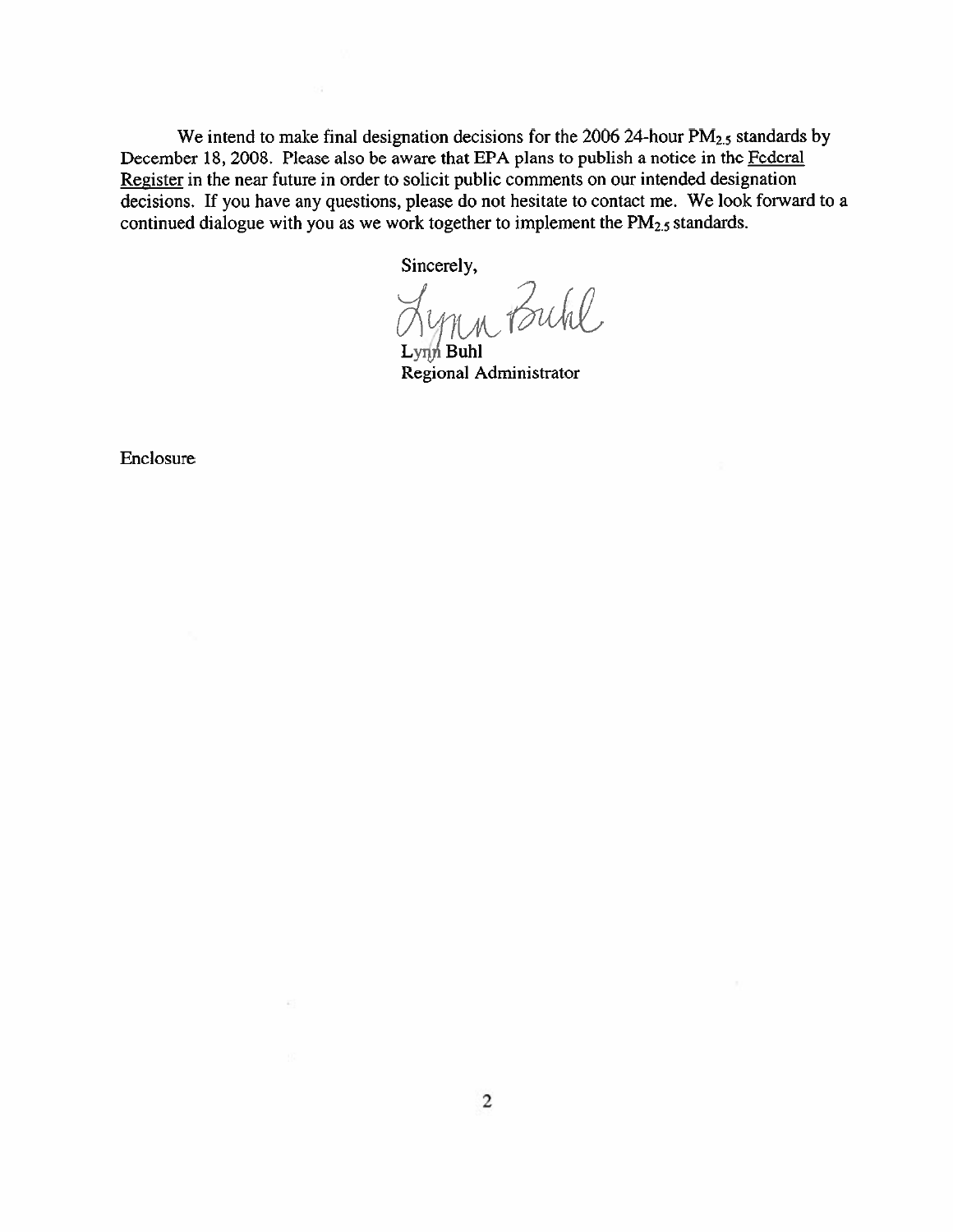#### **Review of Designations in Wisconsin For the Particulate Matter Air Quality Standard**

The following table identifies the individual areas and counties comprising those areas in Wisconsin that EPA considered to designate as nonattainment for the 2006 fine particulate matter (" $PM_{2.5}$ ") air quality standard. Following this table is a discussion of each area and the basis for EPA's intended designations, followed by a description of the data EPA examined. EPA intends to designate as attainment/ unclassifiable all other Wisconsin counties not identified in the table below.

| Area      | <b>Wisconsin Recommended</b><br><b>Nonattainment Counties</b> | <b>EPA's Intended</b><br><b>Nonattainment Counties</b> |
|-----------|---------------------------------------------------------------|--------------------------------------------------------|
| Green Bay | None                                                          | <b>Brown</b>                                           |
| Madison   | None                                                          | Columbia<br>Dane                                       |
| Milwaukee | None                                                          | Milwaukee<br>Racine<br>Waukesha                        |

On June 8, 2007, in a memorandum from Robert Meyers to the EPA Regional Administrators, EPA issued guidance on a timetable for designation of areas violating the  $PM<sub>2.5</sub>$  air quality standards promulgated in 2006 and factors that EPA urged states to consider as they prepared recommendations for nonattainment area boundaries. This guidance was sent to the Governor of Wisconsin as an attachment to a letter dated July 9, 2007, requesting the State's recommendations.

Pursuant to section 107(d) of the Clean Air Act, EPA must designate as nonattainment those areas that violate the NAAQS and those areas that contribute to violations. The technical analysis for each area identifies the counties with monitors that violate the 24 hour  $PM<sub>2.5</sub>$  standard and evaluates the counties that potentially contribute to fine particle concentrations in the area. EPA has evaluated these counties based on the weight of evidence of the following nine factors recommended in EPA guidance and any other relevant information:

- pollutant emissions
- air quality data
- population density and degree of urbanization
- traffic and commuting patterns
- growth
- meteorology
- geography and topography
- jurisdictional boundaries
- level of control of emissions sources

Additional background information on each of the nine factors can also be found in the background section.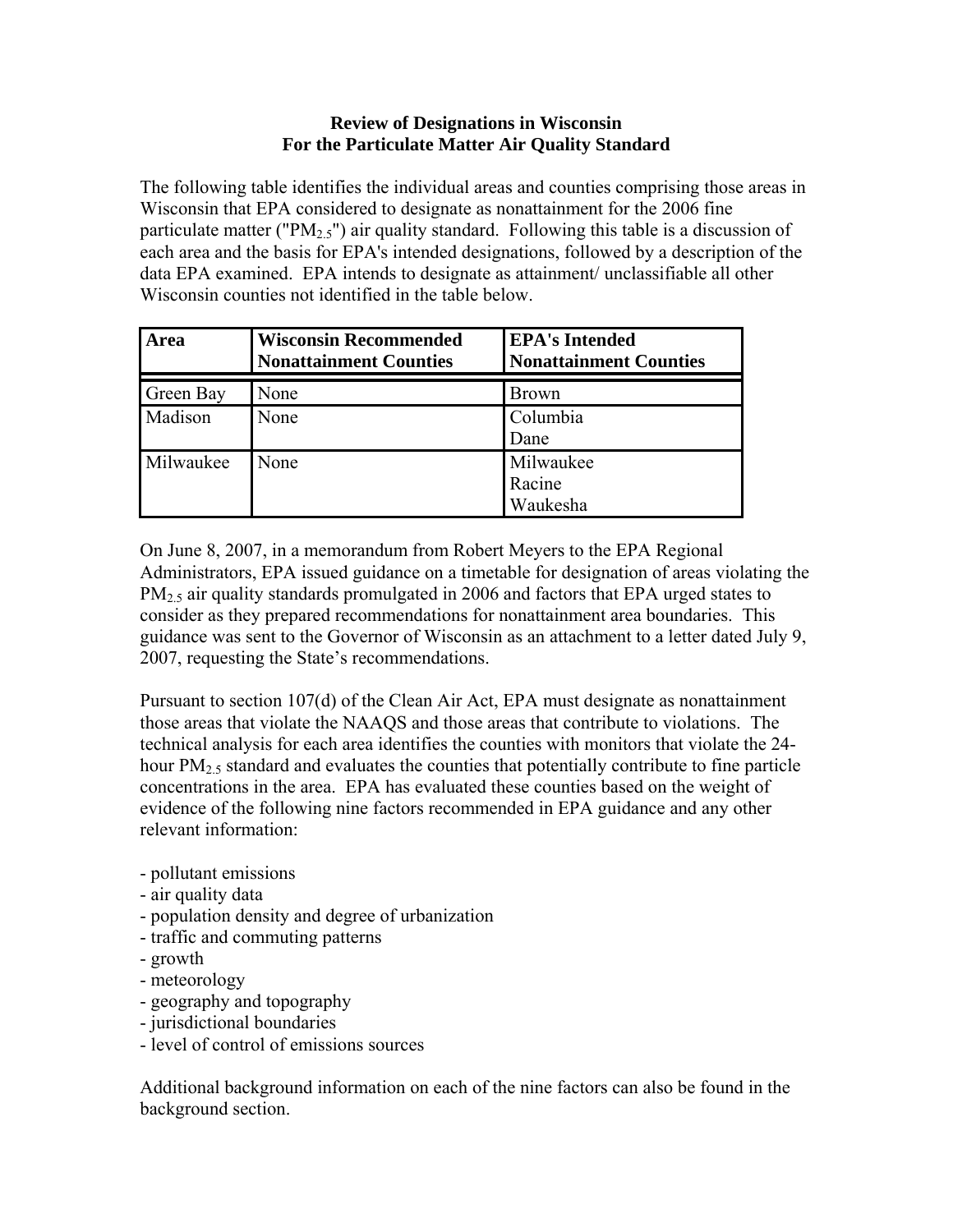EPA also computed a Contributing Emissions Score (CES) for each county. The CES is a metric that takes into consideration emissions data, meteorological data, and air quality monitoring information to provide a relative ranking of potential impacts of counties in and near an area on violating monitors. While this metric provides a useful synthesis of important relevant information, including weighting the emissions of various pollutants according to estimates of the relative importance of each pollutant, the CES is not the exclusive variable EPA uses to consider these factors. A summary of the CES is included in the background section, and a more detailed description can be found at http://www.epa.gov/ttn/naaqs/pm/pm25\_2006\_techinfo.html#C.

In its letter dated December 18, 2007, Wisconsin recommended that EPA designate the entire state attainment, based on monitoring data that show most of the state to be attaining the standards and based on modeling projecting that the portions of the state that are now violating the standards will be meeting those standards by 2015. However, under section 107 of the Clean Air Act, EPA must apply a designation of nonattainment to areas that are currently violating the standards, irrespective of whether the areas might be expected to come into attainment in some future year. Furthermore, the vacatur of the Clean Air Interstate Rule by the Court of Appeals for the D.C. Circuit undercuts a key premise underlying the modeling analysis that Wisconsin is relying on. In any case, the Clean Air Act mandates that EPA define the areas that are violating and the nearby areas that are contributing to violations of the air quality standards, an action that triggers a requirement for the state to conduct a more exhaustive assessment and to provide any additional control measures that might be needed to achieve timely attainment and to meet other related requirements. Therefore, this document provides EPA's analysis of the areas within Wisconsin that are currently violating the air quality standards and the nearby areas that are contributing to those violations, constituting the areas that EPA intends to designate nonattainment.

### **Review for the Green Bay Metropolitan Statistical Area**

The Green Bay area is currently designated attainment for  $PM_{2.5}$ . One monitor in Brown County is clearly showing a violation of the standard, and an additional monitor with incomplete data may also be indicating a violation. Despite these violations, Wisconsin recommended that the Green Bay area be designated attainment, based on projections that the area will attain the standards by 2015. However, the Clean Air Act requires that EPA designate as nonattainment any area that is currently violating the standard or contributing to such violation, irrespective of whether the area is expected to attain the standard at some time in the future. Therefore, EPA reviewed relevant information for the three counties in the metropolitan statistical area and for surrounding counties to determine the most appropriate boundaries for the area in and around Green Bay to be designated nonattainment.

EPA believes that the appropriate nonattainment area consists of Brown County. Brown County has substantially greater emissions and more population than any surrounding county. While Outagamie County has moderate emissions and population similar to that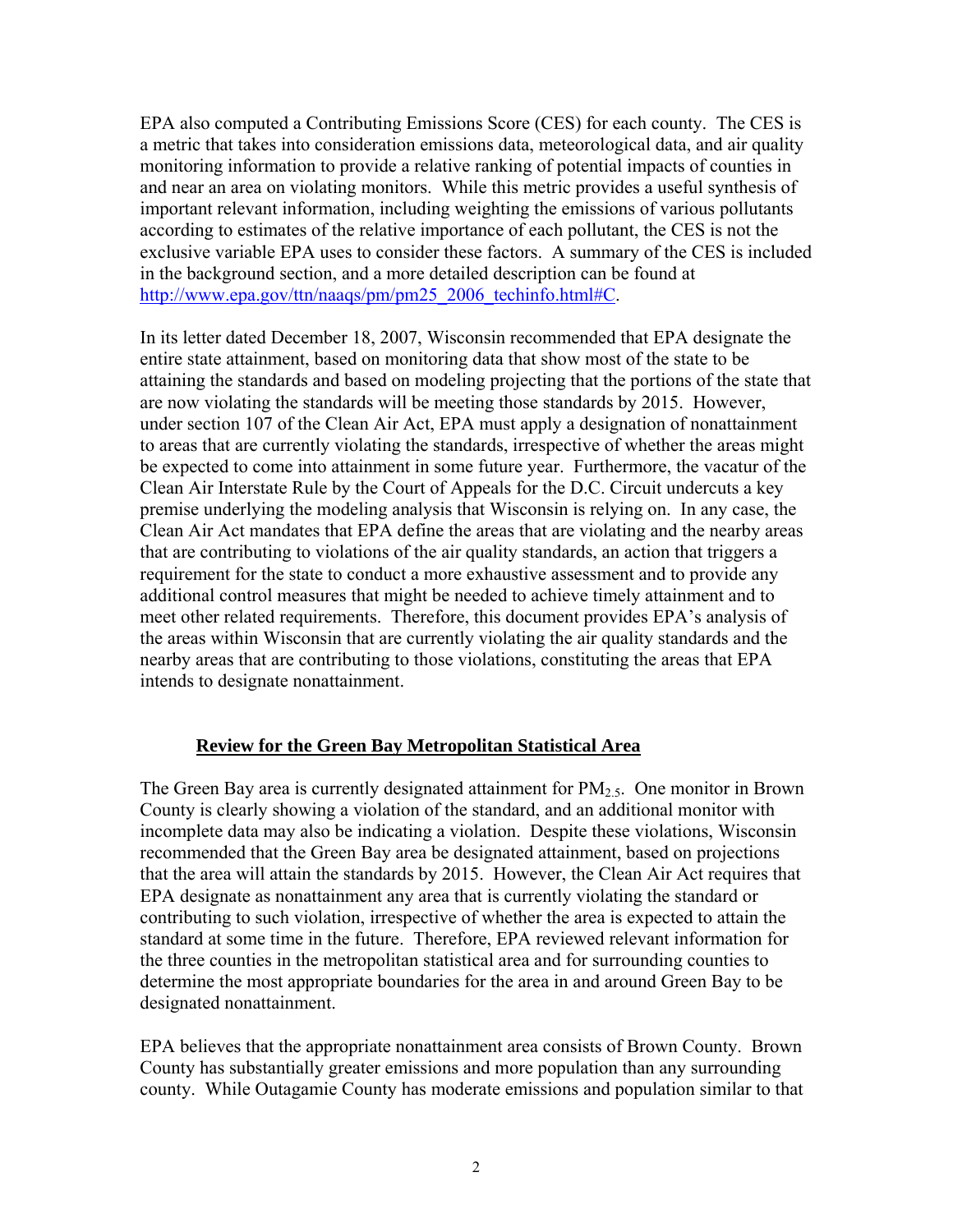of Brown County, these emissions and this population are primarily associated with Appleton, which is a separate urban area that is monitoring attainment of the standard. Only a small fraction of commuters from the Appleton area commute into the Green Bay area. Appleton is at the southern end of Outagamie County, further reducing its impact on concentrations in Green Bay, at the northern end of Brown County. No other factor warrants inclusion of any other county besides Brown County in the nonattainment area.

Figure 1 is a map of the counties in the Green Bay area and other relevant information such as the locations and design values of air quality monitors and the metropolitan area boundary. No counties were recommended as nonattainment by the State.



Figure 1

### **Factor 1: Emissions data**

Table 1 shows emissions of  $PM_{2.5}$  components (given in tons per year) and the CES for potentially contributing counties in the Green Bay area. Counties are listed in descending order by CES.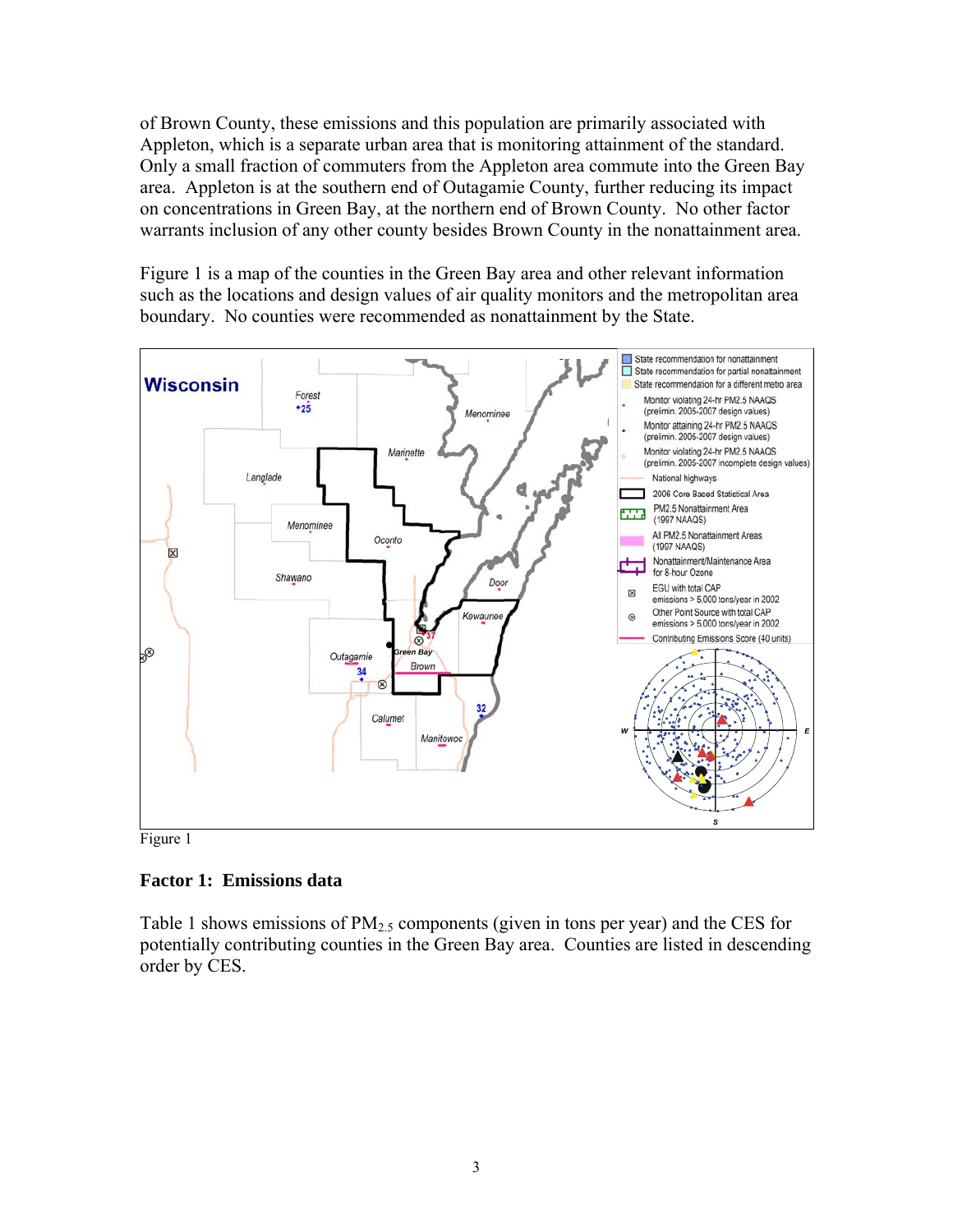| County        | <b>State</b>   | <b>CES</b> | $PM_{2.5}$ | $PM_{2.5}$ | $PM_{2.5}$ | SO <sub>2</sub> | NOx    | <b>VOCs</b> | NH <sub>3</sub> |
|---------------|----------------|------------|------------|------------|------------|-----------------|--------|-------------|-----------------|
|               | Recommended    |            | emissions  | emissions  | emissions  | (tpy)           | (tpy)  | (tpy)       | (tpy)           |
|               | Nonattainment? |            | total      | carbon     | other      |                 |        |             |                 |
|               |                |            | (tpy)      | (tpy)      | (tpy)      |                 |        |             |                 |
| Brown, WI     | No             | 100        | 2,541      | 879        | .662       | 29,780          | 24,197 | 18,272      | 3,295           |
| Outagamie, WI | No             | 22         | ,525       | 632        | 894        | 11,572          | 9,663  | 11,671      | 3,090           |
| Manitowoc, WI | No             | 12         | 949        | 348        | 600        | 4,392           | 5,831  | 5,893       | 3,111           |
| Kewaunee, WI  | No             | 4          | 371        | 127        | 244        | 277             | 1,258  | 2,116       | 1,966           |
| Oconto, WI    | No             | ◠          | 445        | 227        | 218        | 151             | 1,588  | 3,868       | 1,698           |
|               |                |            |            |            |            |                 |        |             |                 |

Table 1.  $PM_2$ , 24-hour Component Emissions, and CES.

Brown County has the highest CES and emissions in the area. Outagamie County is the next highest in emissions and CES. Outagamie County is in the Appleton metropolitan statistical area. The other area counties have low emissions.

#### **Factor 2: Air quality data**

The 24-hour  $PM_{2.5}$  design values for counties in the Green Bay area are shown in Table 2. Brown County has a design value that exceeds the 2006  $PM<sub>2.5</sub>$  standards. Outagamie and Manitowoc Counties meet the air quality standards. Kewaunee and Oconto Counties do not have  $PM<sub>2.5</sub>$  air quality monitoring data.

| $10010 = 1111$ |                |               |               |  |  |  |  |  |
|----------------|----------------|---------------|---------------|--|--|--|--|--|
| County         | <b>State</b>   | Design Values | Design Values |  |  |  |  |  |
|                | Recommended    | 2004-06       | 2005-07       |  |  |  |  |  |
|                | Nonattainment? | $(\mu g/m^3)$ | $(\mu g/m^3)$ |  |  |  |  |  |
|                |                |               |               |  |  |  |  |  |
| Brown, WI      | No             | 37            |               |  |  |  |  |  |
| Kewaunee, WI   | No             |               |               |  |  |  |  |  |
| Oconto, WI     | No             |               |               |  |  |  |  |  |
| Outagamie, WI  | No             | 34            | 34            |  |  |  |  |  |
| Manitowoc, WI  | No             | 29            | 32            |  |  |  |  |  |

Table 2. Air Quality Data

For purposes of its review, EPA used data available from the Chemical Speciation Network and the Interagency Monitoring of Protected Visual Environments (IMPROVE) network to estimate the composition of fine particle mass on days with the highest fine particle concentrations. On high concentration days during cold weather months in this area, EPA found on average a total urban contribution of  $7.2 \mu g/m^3$ , consisting of 1.6  $\mu$ g/m<sup>3</sup> of sulfate, 2.2  $\mu$ g/m<sup>3</sup> of nitrate, 3.1  $\mu$ g/m<sup>3</sup> of organic particles, and 0.3  $\mu$ g/m<sup>3</sup> of miscellaneous inorganic particulate. On high concentration days during warm weather months in this area, EPA found on average a total urban contribution of 5.5  $\mu$ g/m<sup>3</sup>, consisting of 3.0  $\mu$ g/m<sup>3</sup> of sulfate, 2.4  $\mu$ g/m<sup>3</sup> of organic particles, and 0.1  $\mu$ g/m<sup>3</sup> of miscellaneous inorganic particulate. These estimates were used for weighting of the emissions of different pollutants in calculating the contributing emissions scores.

#### **Factor 3: Population density and degree of urbanization (including commercial development)**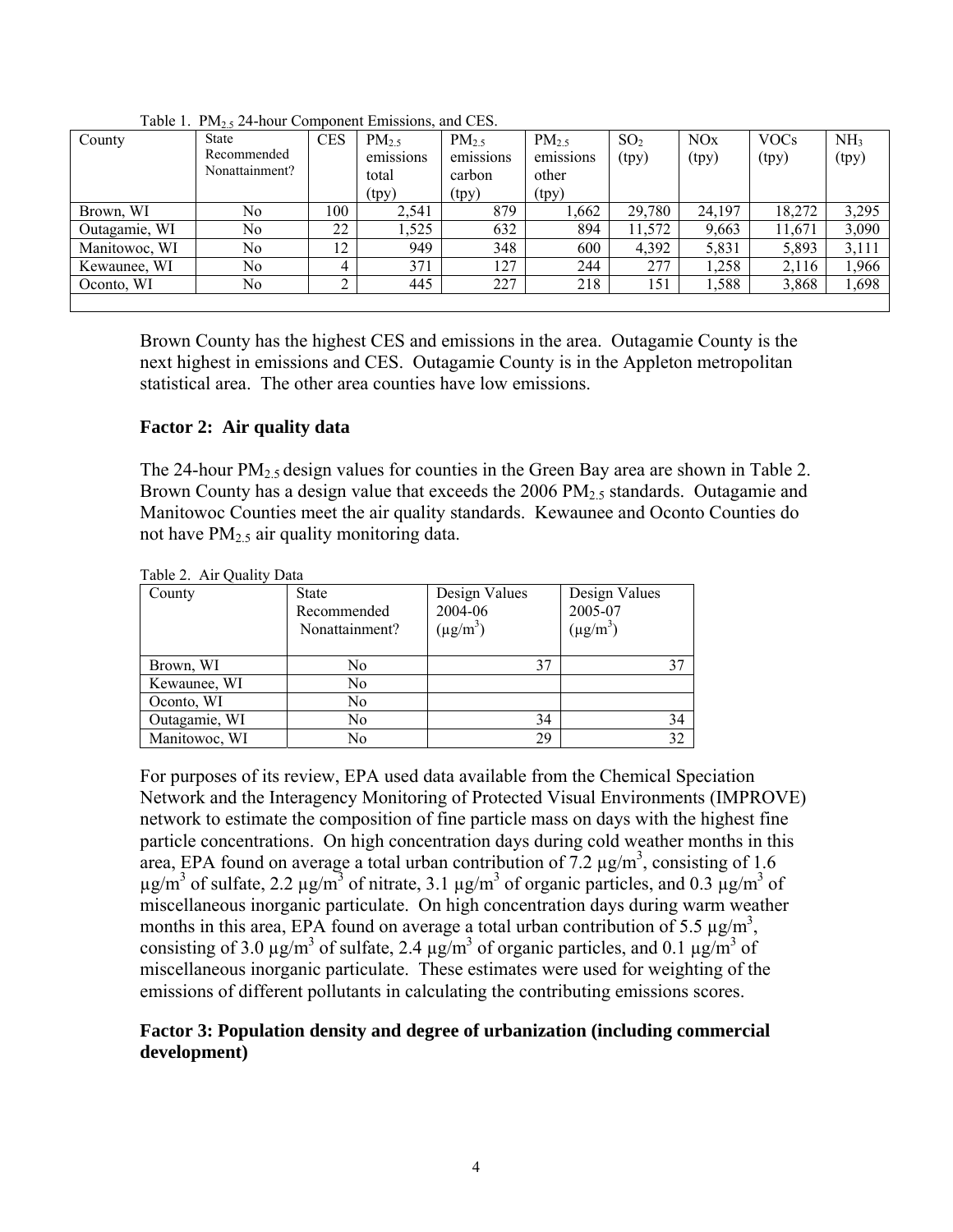Table 3 shows the 2005 population for each county in the area being evaluated, as well as the population density for each county in that area. Population data give an indication of whether it is likely that population-based emissions might contribute to violations of the 24-hour  $PM<sub>2.5</sub>$  standards. Brown County has the highest population. Kewaunee and Oconto Counties have small populations. Outagamie County has moderate population, but its population density is well less than the Brown County population density.

| $100103$ . I optimized |                |            |             |  |
|------------------------|----------------|------------|-------------|--|
| County                 | <b>State</b>   | 2005       | 2005        |  |
|                        | Recommended    | Population | Population  |  |
|                        | Nonattainment? |            | Density     |  |
|                        |                |            | (pop/sq mi) |  |
| Brown, WI              | No.            | 238,610    | 447         |  |
| Kewaunee, WI           | No.            | 20,746     | 60          |  |
| Oconto, WI             | No.            | 37,727     | 37          |  |
| Outagamie, WI          | No             | 170,930    | 266         |  |
| Manitowoc, WI          | No             | 81,828     | 138         |  |

Table 3. Population

#### **Factor 4: Traffic and commuting patterns**

|               | Table 4. Traffic and Commuting Patterns |                     |               |               |             |                  |
|---------------|-----------------------------------------|---------------------|---------------|---------------|-------------|------------------|
| County        | <b>State</b>                            | 2005                | Number        | Percent       | Number      | Percent          |
|               | Recommended                             | <b>VMT</b>          | Commuting to  | Commuting to  | Commuting   | Commuting        |
|               | Nonattainment?                          | $(10^6 \text{ mi})$ | any violating | any violating | into        | into statistical |
|               |                                         |                     | counties      | counties      | statistical | area             |
|               |                                         |                     |               |               | area        |                  |
| Brown, WI     | No.                                     | 2,643               | 108,890       | 92            | 110,410     | 93               |
| Oconto, WI    | No                                      | 413                 | 6,520         | 38            | 15,330      | 88               |
| Outagamie, WI | N <sub>0</sub>                          | 1,750               | 5,570         |               | 5,630       |                  |
| Kewaunee, WI  | No.                                     | 234                 | 3,450         | 33            | 9,370       | 89               |
| Manitowoc, WI | No.                                     | 1,130               | 1,580         | 4             | 1,870       | 4                |

The listing of counties on Table 4 reflects a ranking based on the number of people commuting to other counties. The commuting into the statistical area data shows a high percent of commuting in Brown, Kewaunee, and Oconto Counties while Outagamie and Manitowoc Counties have limited commuting. This suggests that Brown, Kewaunee, and Oconto Counties are integrated. It also implies that there is not a strong relationship between Outagamie and Manitowoc Counties workers and the Green Bay area, reflecting the fact that Appleton (in Outagamie County) and Manitowoc (in Manitowoc County) are separate urban areas from Green Bay. The VMT is low in Kewaunee and Oconto **Counties** 

#### **Factor 5: Growth rates and patterns**

Table 5 below shows population, population growth, VMT and VMT growth for counties that are included in the Green Bay area. Counties are listed in descending order based on VMT growth between 1996 and 2005.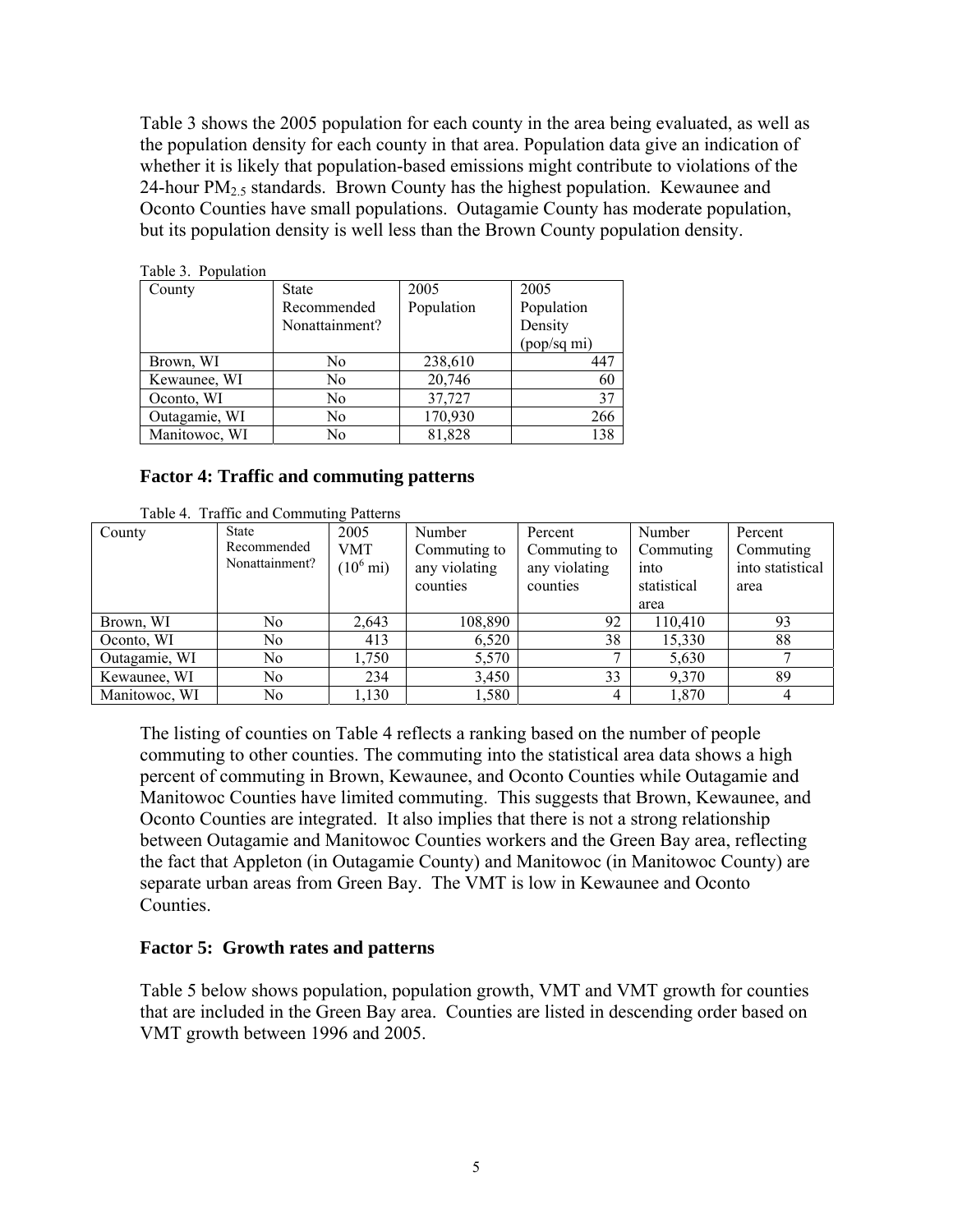| Location      | Population | Population  | 2005 VMT            | <b>VMT</b>      |
|---------------|------------|-------------|---------------------|-----------------|
|               | (2005)     | % change    | $(10^6 \text{ mi})$ | $%$ change      |
|               |            | $(2000-05)$ |                     | $(1996 - 2005)$ |
| Kewaunee, WI  | 20,746     |             | 234                 | 35              |
| Outagamie, WI | 170,930    |             | 1,750               | 29              |
| Brown, WI     | 238,610    |             | 2,643               | 28              |
| Oconto, WI    | 37,727     |             | 413                 | 24              |
| Manitowoc, WI | 81,828     | -1          | 1,130               |                 |

Table 5. Population and VMT Growth and Percent Change.

There was moderate population growth for all the area counties with the exception of Manitowoc County. Manitowoc County experienced a small decrease in its population from 2000 to 2005. The VMT grew a high rate through the area. Kewaunee County led with a 35% increase from 1996 to 2005 to its small VMT. Brown and Outagamie Counties follow closely with VMT growth approaching 30%. The other counties also observed rapid VMT growth. These data suggest that the distribution of population and emissions are not changing in a way that would significantly influence the choice of boundaries of the nonattainment area.

#### **Factor 6: Meteorology (weather/transport patterns)**

A pollution rose for the Green Bay area is provided in the map above.

### **Factor 7: Geography/topography (mountain ranges or other air basin boundaries)**

The Green Bay area does not have any geographical or topographical barriers significantly limiting air-pollution transport within its air shed. Therefore, this factor provides no reason to exclude any nearby county as a contributing county.

### **Factor 8: Jurisdictional boundaries (e.g., existing PM and ozone areas)**

The metropolitan planning organization for Green Bay is the Brown County Planning Commission. Its web site is:

http://www.co.brown.wi.us/planning\_and\_land\_services/planning/county\_web//transport ation.html.

### **Factor 9: Level of control of emission sources**

The emission estimates on Table 1 include any control strategies implemented by the State in the Green Bay area before 2005 that may influence emissions of any component of PM<sub>2.5</sub> emissions (i.e., total carbon, SO<sub>2</sub>, NO<sub>x</sub>, and crustal PM<sub>2.5</sub>).

### **Review for the Madison Metropolitan Statistical Area**

The Madison area is currently designated attainment for  $PM_{2.5}$ . One monitor in Dane County is showing a violation of the standard based on 2005 to 2007 data. Wisconsin did not acknowledge this violation and made no recommendations specifically addressing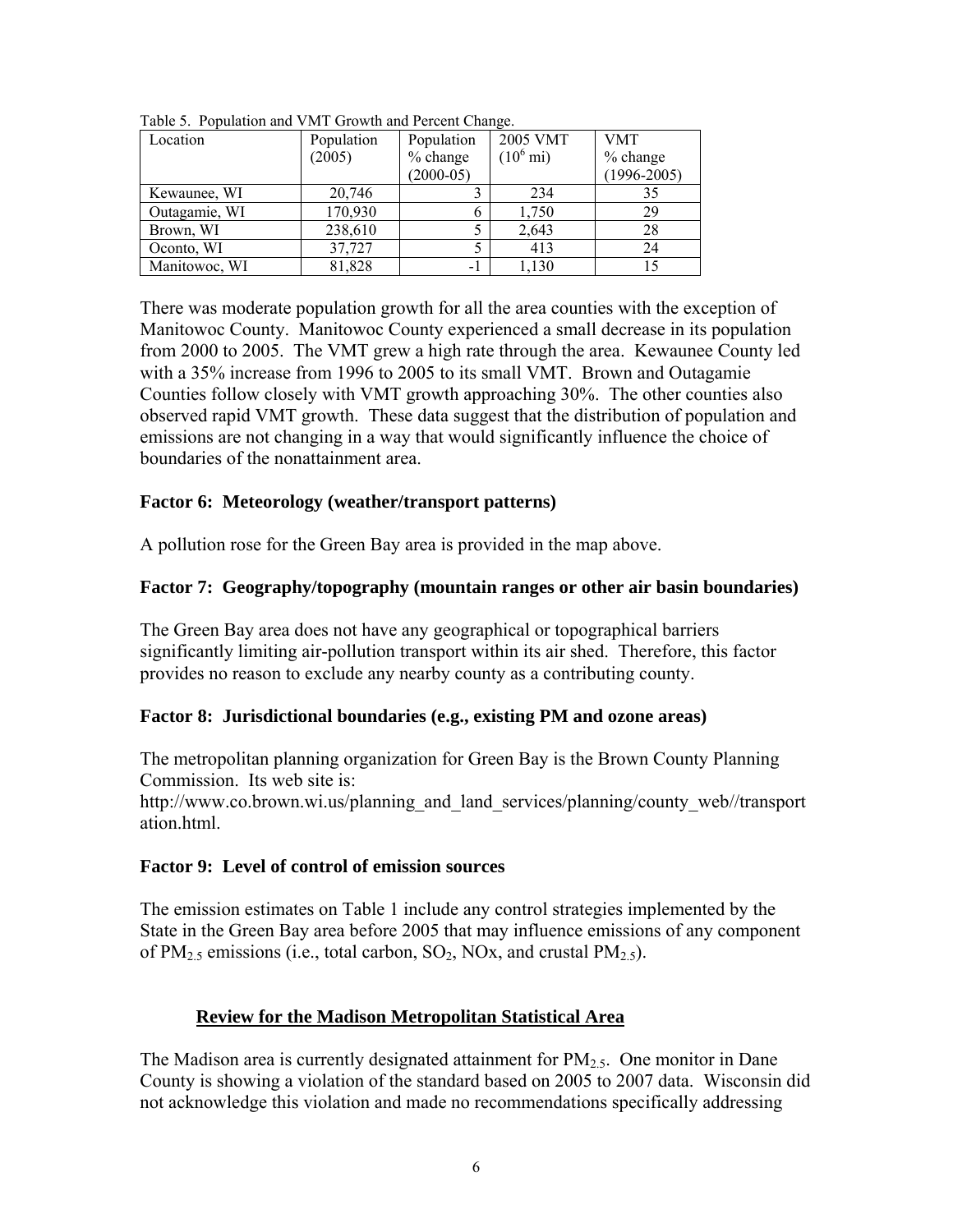this nonattainment area. Therefore, EPA reviewed relevant information for the four counties in the metropolitan statistical area and for surrounding counties to determine the most appropriate boundaries for the area in and around Madison to be designated nonattainment.

EPA believes that the appropriate nonattainment area consists of Columbia and Dane Counties. Dane County is violating the standard and is also contributing substantially to those violations. Columbia County has significant emissions which are commonly upwind on days with high concentrations of  $PM<sub>2.5</sub>$ .

EPA believes that a significant fraction of the emissions of Columbia County may be due to a power plant in the county. In considering county-level emissions, EPA considered 2005 emissions data from the National Emissions Inventory. EPA recognizes that some major sources may have installed emission controls or otherwise significantly reduced emissions since 2005 and that this information may not be reflected in this analysis. EPA will consider additional information on emission controls in making final designation decisions. In cases where specific plants already have installed emission controls or plan to install such controls in the near future, EPA requests additional information on:

- the plant name, city, county, and township

- identification of emission units at the plant, fuel use, and megawatt capacity

- identification of emission units on which controls will be installed, and units on which controls will not be installed

- identification of the type of emission control that has been or will be installed on each unit, the date on which the control device became / will become operational, and the emission reduction efficiency of the control device

- the estimated pollutant emissions for each unit before and after implementation of emission controls

- whether the requirement to operate the emission control device will be federally enforceable by December 2008, and the instrument by which federal enforceability will be ensured (e.g. through source-specific SIP revision, operating permit requirement, consent decree)

In the designation process for the 1997 PM2.5 standards, in some cases EPA identified a nearby county as contributing to a violating monitor, and it was determined that a very high percentage of the county's emissions came from a large power plant. In certain cases, EPA concluded that only the portion of the county including the source with the contributing emissions needed to be designated as nonattainment. If Wisconsin believes that a similar situation exists for Columbia County, the State should provide EPA the necessary information to demonstrate that the source dominates the overall county emissions and to identify a reasonable partial county boundary.

The other counties in and near the Madison area have substantially lower emissions, and no other factor warrants inclusion of any other county besides Columbia and Dane Counties in the nonattainment area.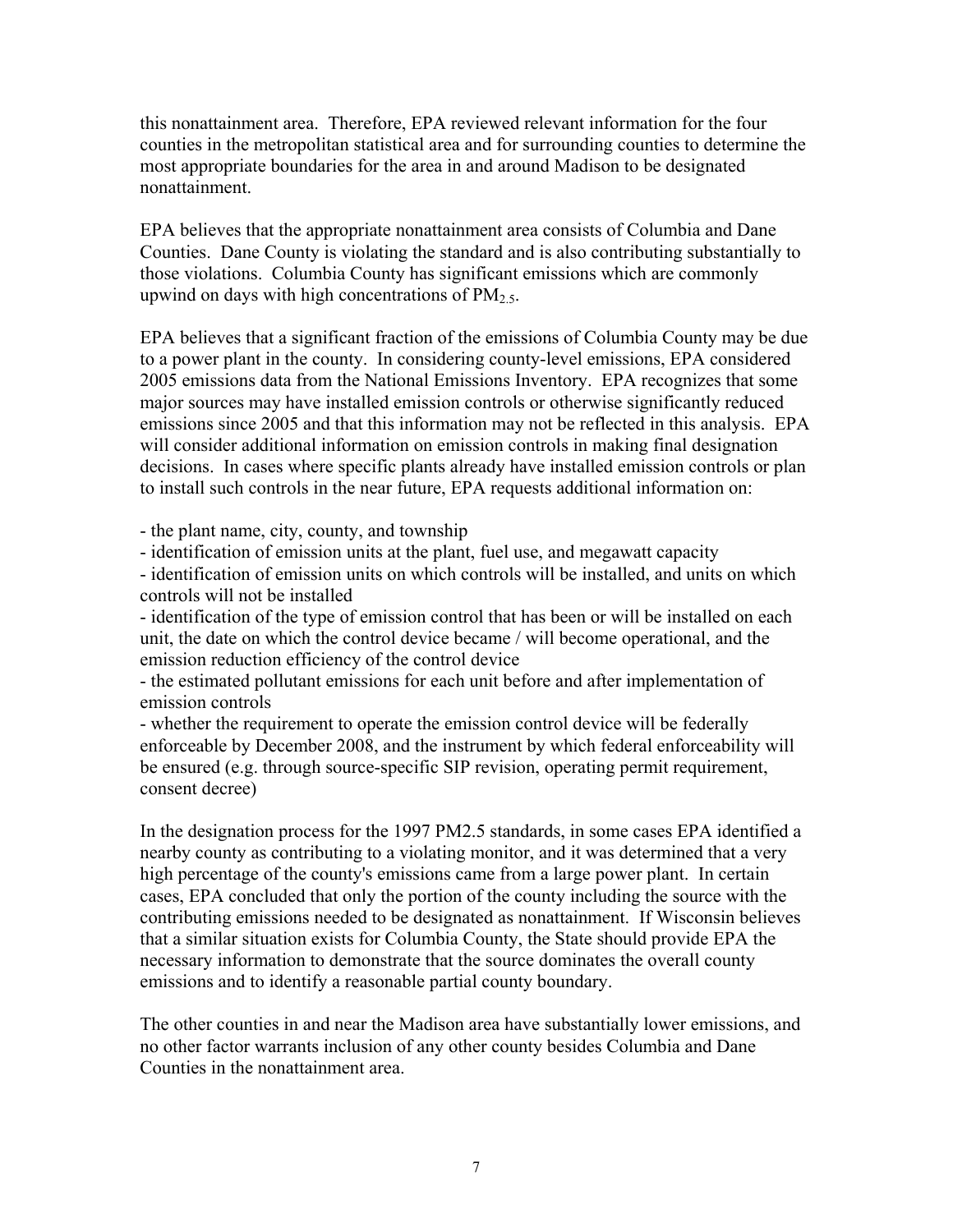Figure 2 is a map of the Madison area counties and other relevant information such as the locations and design values of air quality monitors, and the metropolitan area boundary. As stated above, the State made no specific recommendations for this area.



Figure 2

# **Factor 1: Emissions data**

Table 1 shows emissions of  $PM_{2.5}$  components (given in tons per year) and the CES for potentially contributing counties in the Madison area. Counties are listed in descending order by CES.

| County       | <b>State</b>   | <b>CES</b> | $PM_{2.5}$ | $PM_{2.5}$ | $PM_{2.5}$ | SO <sub>2</sub> | NOx    | <b>VOCs</b> | NH <sub>3</sub> |
|--------------|----------------|------------|------------|------------|------------|-----------------|--------|-------------|-----------------|
|              | Recommended    |            | emissions  | emissions  | emissions  | (tpy)           | (tpy)  | (tpy)       | (tpy)           |
|              | Nonattainment? |            | total      | carbon     | other      |                 |        |             |                 |
|              |                |            | (tpy)      | (tpy)      | (tpy)      |                 |        |             |                 |
| Dane, WI     | No             | 100        | 4,263      | .700       | 2,562      | 8,717           | 18,818 | 29,797      | 5,091           |
| Columbia, WI | No             | 36         | ,281       | 373        | 908        | 26,406          | 11,514 | 6,718       | 2,321           |
| Sauk, WI     | No             | -          | 902        | 410        | 493        | 365             | 2,936  | 5,309       | 2,601           |
| Iowa, WI     | No             |            | 364        | 141        | 223        | 97              | ,024   | 2,132       | 2,572           |
|              |                |            |            |            |            |                 |        |             |                 |

Table 1.  $PM_2$ , 24-hour Component Emissions, and CES.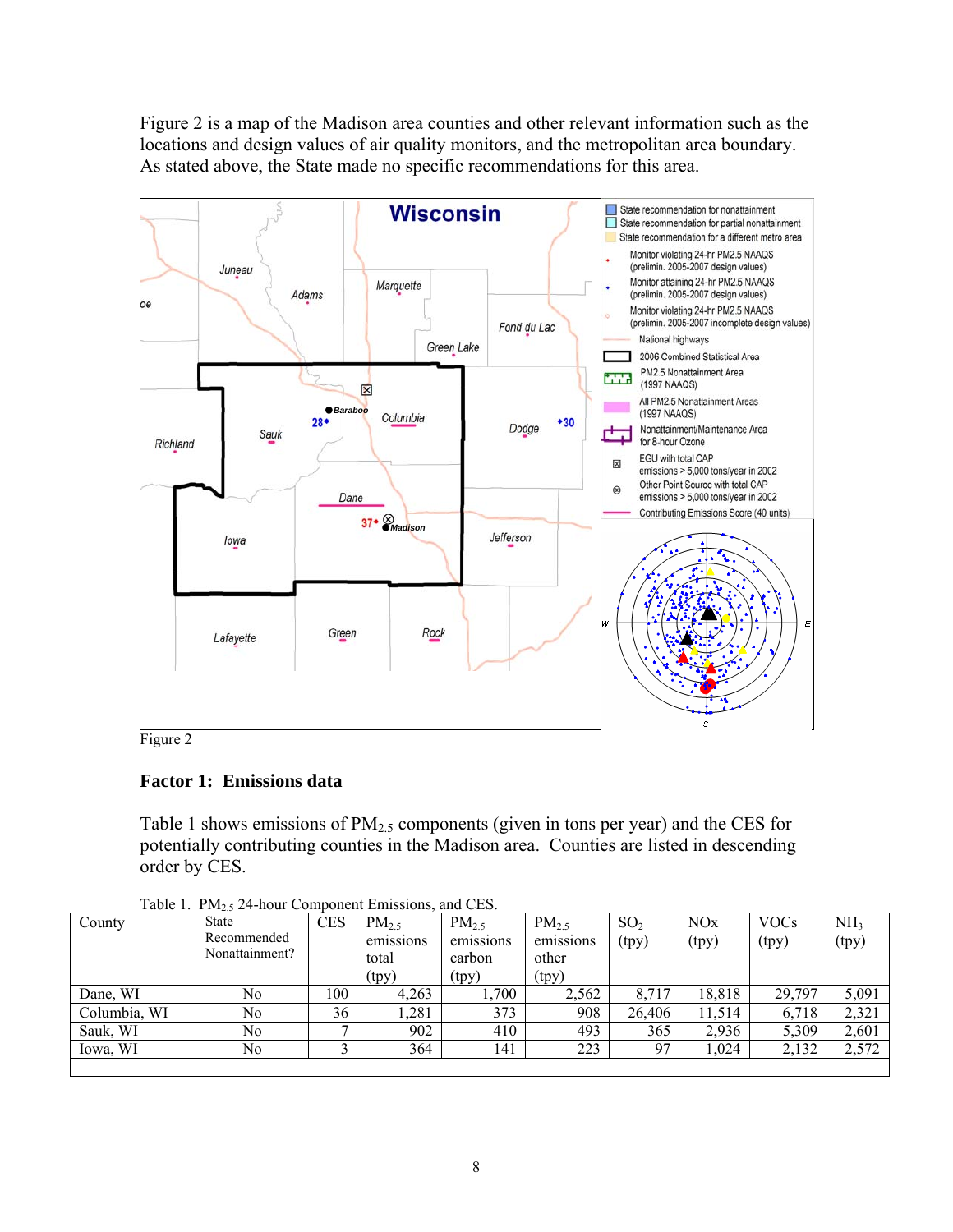The CES show that Dane County stands out in terms of contribution to the violation. Columbia County has a CES that trails well below Dane County, but it still has substantial emissions. Columbia County has the highest sulfur dioxide emissions in the area. The CES and emissions are low in Iowa and Sauk Counties.

## **Factor 2: Air quality data**

The 24-hour  $PM_{2.5}$  design values for counties in the Madison area are shown in Table 2. Dane County has a design value that violates the 2006 standards while Sauk County monitoring data shows it meets the standards. There is no PM2.5 air quality monitoring data for Columbia and Iowa Counties.

| Tavit 2. All Quality Data |                |               |               |  |  |  |  |  |
|---------------------------|----------------|---------------|---------------|--|--|--|--|--|
| County                    | <b>State</b>   | Design Values | Design Values |  |  |  |  |  |
|                           | Recommended    | 2004-06       | 2005-07       |  |  |  |  |  |
|                           | Nonattainment? | $(\mu g/m^3)$ | $(\mu g/m^3)$ |  |  |  |  |  |
|                           |                |               |               |  |  |  |  |  |
| Dane, WI                  | No             | 35            | 37            |  |  |  |  |  |
| Columbia, WI              | No             |               |               |  |  |  |  |  |
| Sauk, WI                  | No             | 29            | 28            |  |  |  |  |  |
| Iowa, WI                  | No             |               |               |  |  |  |  |  |

Table 2. Air Quality Data

For purposes of its review, EPA used data available from the Chemical Speciation Network and the Interagency Monitoring of Protected Visual Environments (IMPROVE) network to estimate the composition of fine particle mass on days with the highest fine particle concentrations. On high concentration days during cold weather months in this area, EPA found on average a total urban contribution of 7.2 µg/m3, consisting of 1.6  $\mu$ g/m3 of sulfate, 2.2  $\mu$ g/m3 of nitrate, 3.1  $\mu$ g/m3 of carbon particles, and 0.3  $\mu$ g/m3 of miscellaneous inorganic particulate. On high concentration days during warm weather months in this area, EPA found on average a total urban contribution of 5.5  $\mu$ g/m3, consisting of 3 µg/m3 of sulfate, 2.4 µg/m3 of carbon particles, and 0.1 µg/m3 of miscellaneous inorganic particulate. These estimates were used for weighting of the emissions of different pollutants in calculating the contributing emissions scores.

### **Factor 3: Population density and degree of urbanization (including commercial development)**

Table 3 shows the 2005 population for each county in the area being evaluated, as well as the population density for each county in that area. Population data give an indication of whether it is likely that population-based emissions might contribute to violations of the 24-hour  $PM<sub>2.5</sub>$  standards. Dane County easily has the largest population and the highest population density in the Madison area. Columbia, Iowa, and Sauk Counties all have small populations.

Table 3. Population

| County | <b>State</b>   | 2005       | 2005        |
|--------|----------------|------------|-------------|
|        | Recommended    | Population | Population  |
|        | Nonattainment? |            | Density     |
|        |                |            | (pop/sq mi) |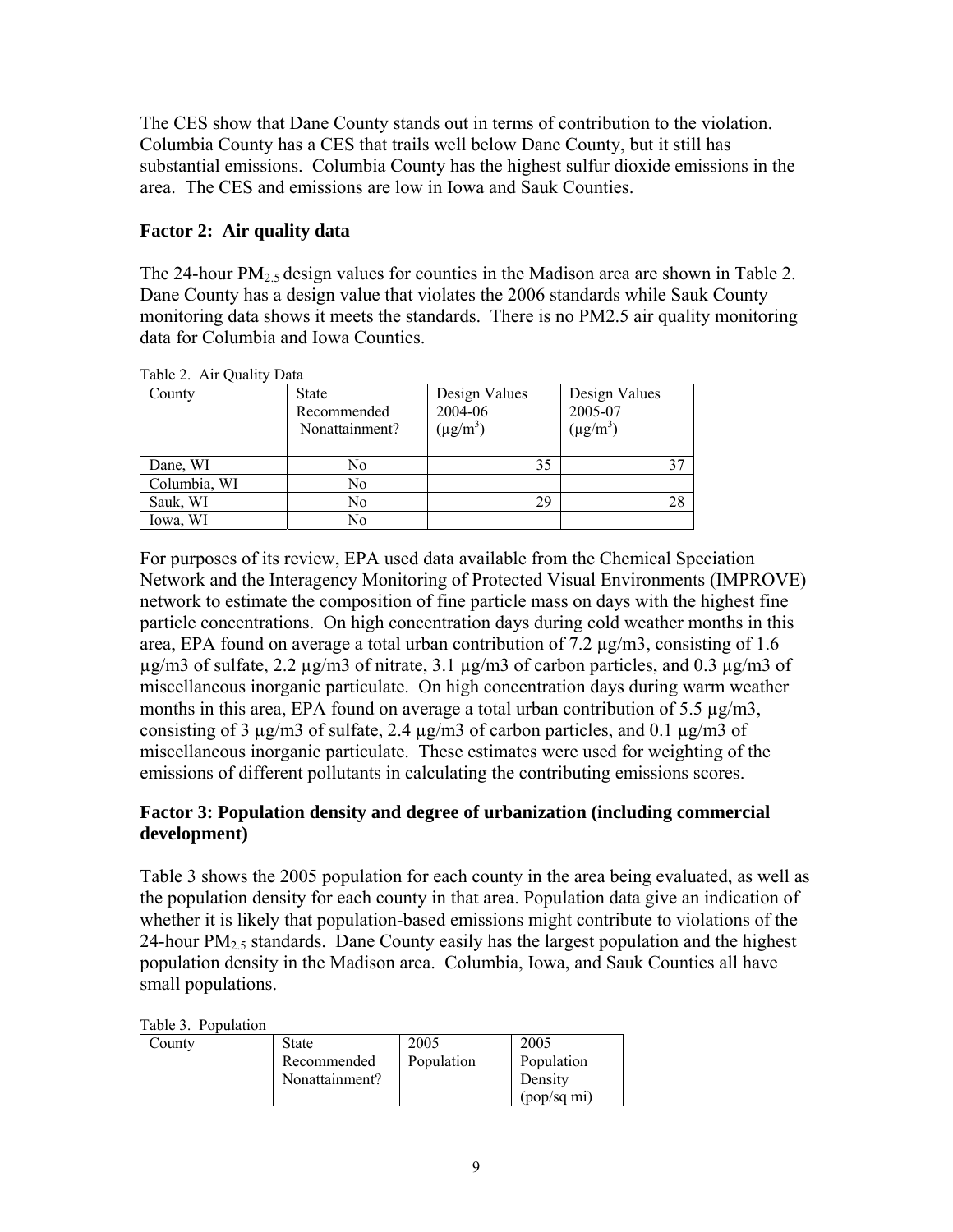| Dane, WI     | No | 458,333 |    |
|--------------|----|---------|----|
| Columbia, WI | No | 55,122  | 69 |
| Sauk, WI     | No | 57,738  | ხŏ |
| Iowa, WI     | No | 23,535  |    |

#### **Factor 4: Traffic and commuting patterns**

| County       | State          | 2005                | Number        | Percent       | Number      | Percent          |
|--------------|----------------|---------------------|---------------|---------------|-------------|------------------|
|              | Recommended    | <b>VMT</b>          | Commuting to  | Commuting to  | Commuting   | Commuting        |
|              | Nonattainment? | $(10^6 \text{ mi})$ | any violating | any violating | into        | into statistical |
|              |                |                     | counties      | counties      | statistical | area             |
|              |                |                     |               |               | area        |                  |
| Dane, WI     | No             | 4.584               | 229,390       | 95            | 233,440     | 96               |
| Sauk, WI     | No             | 706                 | 3,430         | 12            | 27,460      | 96               |
| Columbia, WI | No             | 916                 | 8,930         | 33            | 24,810      | 92               |
| Iowa, WI     | No             | 266                 | 3,160         | 26            | 11,490      | 93               |

Table 4. Traffic and Commuting Patterns

The listing of counties on Table 4 reflects a ranking based on the number of people commuting to other counties. Dane County has the highest VMT in the area. The other counties all have much lower VMT. Columbia County has a moderate percent of commuters going to Dane County. The number of Columbia County commuters is still small when compared with Dane County. This statistic is low for Iowa and Columbia **Counties** 

#### **Factor 5: Growth rates and patterns**

Table 5 below shows population, population growth, VMT and VMT growth for counties that are included in the Madison area. Counties are listed in descending order based on VMT growth between 1996 and 2005. Dane County experienced the most growth in both population and VMT. All area counties had limited growth from 2000 to 2005. Dane County had VMT growth that exceeded 20% from 1996 to 2005. Columbia and Iowa had better than 10% VMT growth over that period. Sauk County had a little less VMT growth. These data suggest that the distribution of population and emissions are not changing in a way that would significantly influence the choice of boundaries of the nonattainment area.

| County       | Population | Population  | 2005 VMT            | <b>VMT</b>      |
|--------------|------------|-------------|---------------------|-----------------|
|              | (2005)     | % change    | $(10^6 \text{ mi})$ | $%$ change      |
|              |            | $(2000-05)$ |                     | $(1996 - 2005)$ |
| Dane, WI     | 458,333    |             | 4,584               |                 |
| Iowa, WI     | 23,535     |             | 266                 |                 |
| Columbia, WI | 55,122     |             | 916                 |                 |
| Sauk, WI     | 57,738     |             | 706                 |                 |

Table 5. Population and VMT Growth and Percent Change.

#### **Factor 6: Meteorology (weather/transport patterns)**

The pollution rose for the Madison area is provided in the map above.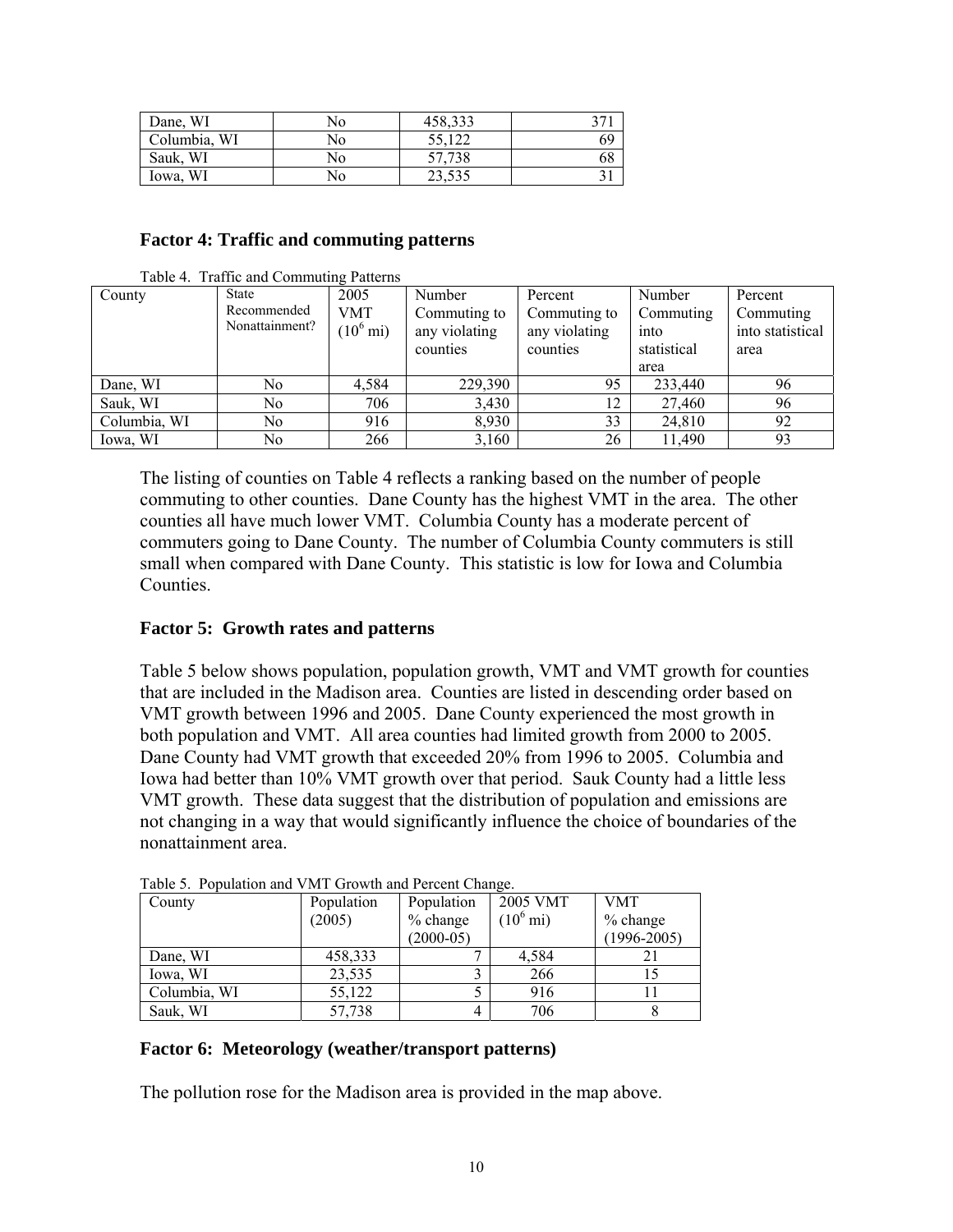#### **Factor 7: Geography/topography (mountain ranges or other air basin boundaries)**

The Madison area does not have any geographical or topographical barriers significantly limiting air-pollution transport within its air shed. Therefore, this factor provides no reason to exclude any nearby county as a contributing county.

#### **Factor 8: Jurisdictional boundaries (e.g., existing PM and ozone areas)**

The Madison Area Transportation Board is the metropolitan planning organization for Dane County, Wisconsin. Its web site is: www.madisonareampo.org.

#### **Factor 9: Level of control of emission sources**

The emission estimates on Table 1 include any control strategies implemented by the State in the Madison area before 2005 that may influence emissions of any component of  $PM<sub>2.5</sub>$  emissions (i.e., total carbon, SO<sub>2</sub>, NOx, and crustal PM<sub>2.5</sub>).

### **Review for the Milwaukee Combined Statistical Area**

The Milwaukee area is currently designated attainment for  $PM<sub>2.5</sub>$ . Several monitors in Milwaukee County are showing violations of the standard, several of which are well above the standard. Despite these violations, Wisconsin recommended that the Milwaukee area be designated attainment, based on projections that the area will attain the standards by 2015. However, the Clean Air Act requires that EPA designate as nonattainment any area that is currently violating the standard or contributing to such violation, irrespective of whether the area is expected to attain the standard at some time in the future. Therefore, EPA reviewed relevant information for the five counties in the combined statistical area and for surrounding counties to determine the most appropriate boundaries for the area in and around Milwaukee to be designated nonattainment.

EPA believes that the appropriate nonattainment area consists of Milwaukee, Racine, and Waukesha Counties. As noted above, Milwaukee County is observing violations at multiple locations. Waukesha County has relatively high emissions, and the winds commonly blow these emissions into Milwaukee County on high concentration days. Waukesha also has substantial population, a high percentage of which population commutes into Milwaukee County. Racine County also has relatively high emissions which commonly blow into Milwaukee County.

EPA believes that Kenosha, Ozaukee, and Washington Counties do not warrant inclusion in the nonattainment area. The 2005 emissions inventory shows high emissions in Kenosha County, but these 2005 emissions were attributable in large part to the WEPCO Pleasant Prairie power plant. By the end of 2006, this plant had highly effective NOx control equipment in place on both units, and by the end of 2007 the plant had highly effective  $SO_2$  control equipment in place on both units. As a result, Kenosha County now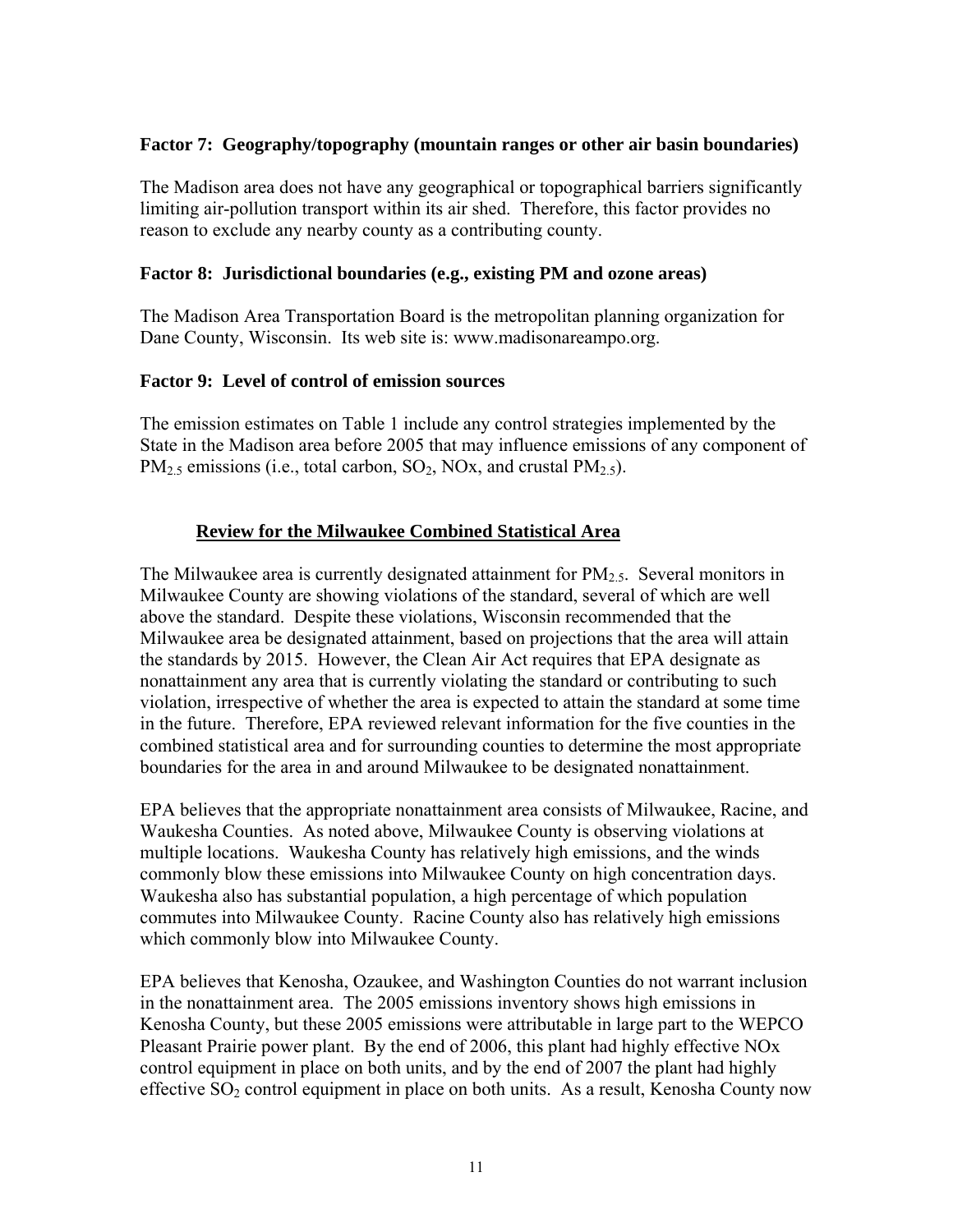has relatively low emissions which EPA believes no longer contribute to violations in Milwaukee County. A federally enforceable consent decree assures that these emissions will remain low. Ozaukee and Washington Counties have moderate emissions and a moderate fraction of the commuters from these counties commute into Milwaukee County. However, the population in these counties is lower than the population in Milwaukee, Racine, and Waukesha Counties, the frequency with which the wind blows from these counties into Milwaukee County on high concentration days is lower, and the emissions are enough lower than the emissions of Milwaukee, Racine, and Waukesha Counties for EPA to judge that these counties do not contribute to the violations.

EPA also reviewed relevant information for counties adjacent to the combined statistical area in order to determine the appropriate nonattainment area. These other counties have relatively low emissions, and no other factor warranted inclusion of the counties in the nonattainment area.

Figure 3 is a map of the Milwaukee area counties and other relevant information such as the locations and design values of air quality monitors, the metropolitan area boundary, and counties recommended as nonattainment by the States. The state recommended that no counties be designated nonattainment.



**Factor 1: Emissions data**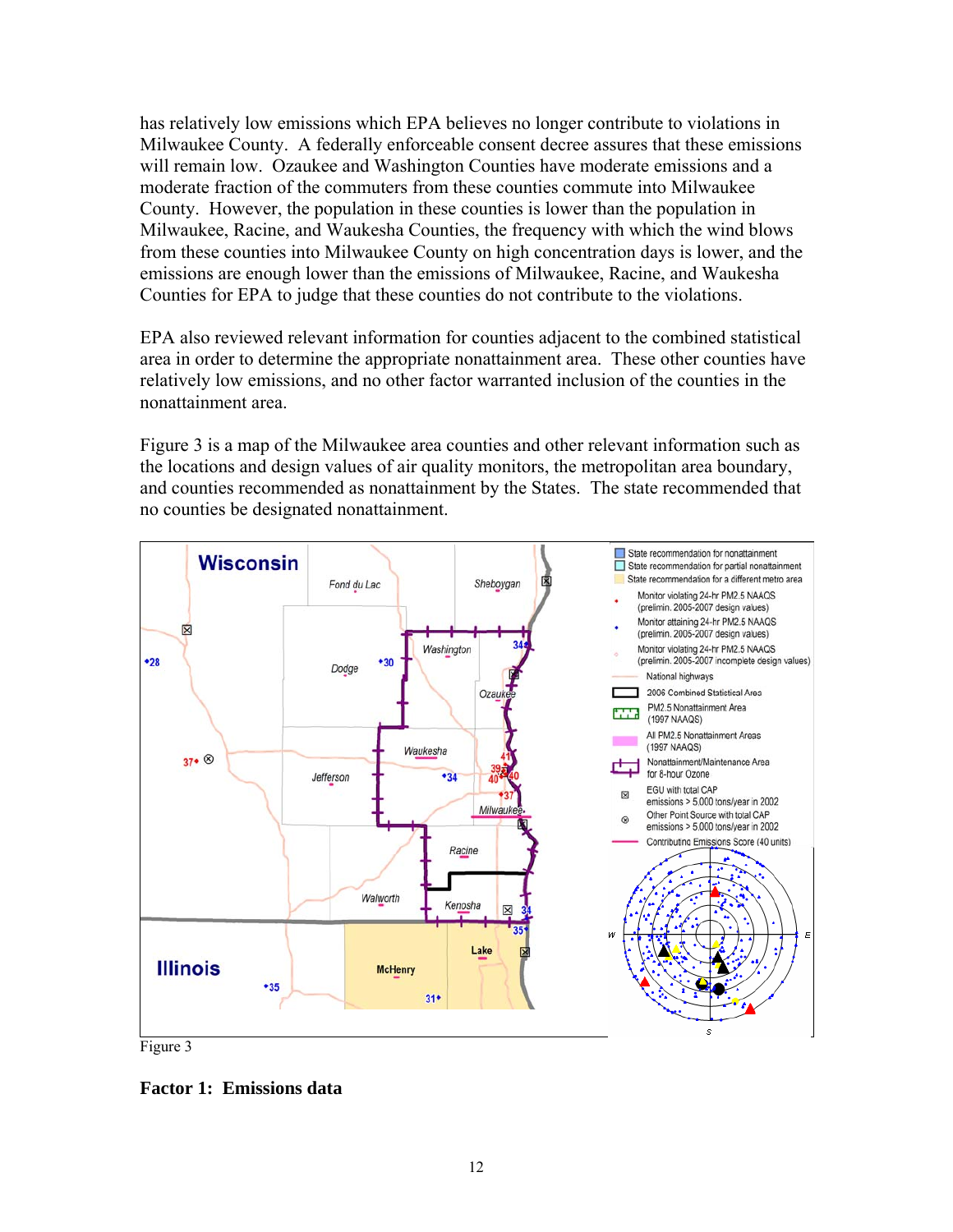Table 1 shows emissions of  $PM_{2.5}$  components (given in tons per year) and the CES for potentially contributing counties in the Milwaukee area. Counties are listed in descending order by CES.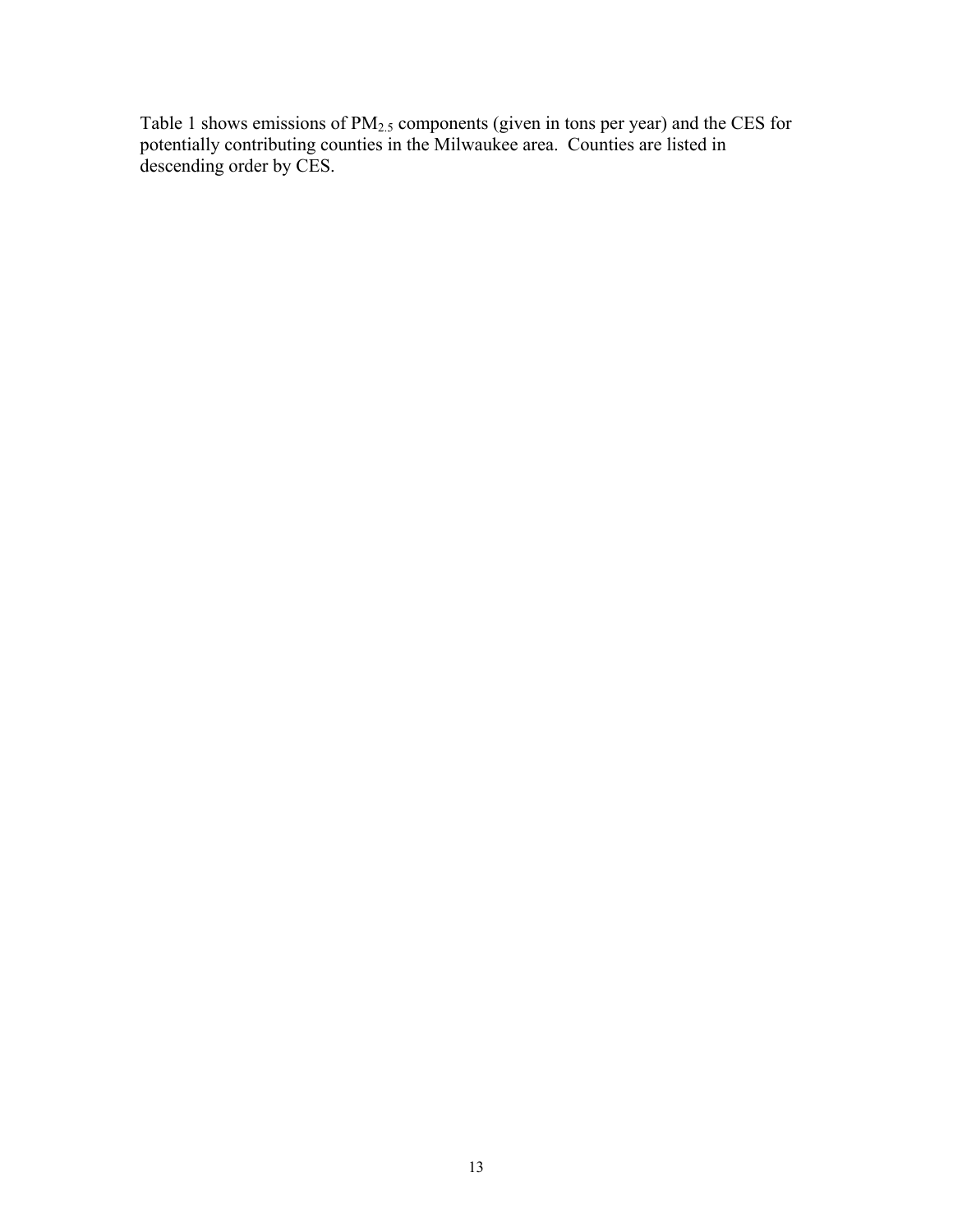| County         | <u></u><br>State<br>Recommended<br>Nonattainment? | <b>CES</b>   | PM <sub>2.5</sub><br>emissions | $PM_{2.5}$<br>emissions | $PM_{2.5}$<br>emissions | SO <sub>2</sub><br>(tpy) | <b>NO<sub>x</sub></b><br>(tpy) | <b>VOCs</b><br>(tpy) | NH <sub>3</sub><br>(tpy) |
|----------------|---------------------------------------------------|--------------|--------------------------------|-------------------------|-------------------------|--------------------------|--------------------------------|----------------------|--------------------------|
|                |                                                   |              | total                          | carbon                  | other                   |                          |                                |                      |                          |
|                |                                                   |              | (tpy)                          | (tpy)                   | (tpy)                   |                          |                                |                      |                          |
| Milwaukee, WI  | No                                                | 100          | 5,802                          | 2,583                   | 3,219                   | 24,239                   | 36,376                         | 48,898               | 1,181                    |
| Waukesha, WI   | No                                                | 34           | 2,134                          | 1,132                   | 1,002                   | 1,020                    | 12,168                         | 24,705               | 893                      |
| Kenosha, WI    | No                                                | 17           | 1,489                          | 460                     | 1,030                   | 33,988                   | 15,967                         | 7,857                | 647                      |
| Racine, WI     | No.                                               | 12           | 1,242                          | 547                     | 695                     | 761                      | 5,858                          | 11,809               | 791                      |
| Lake, IL       | Other                                             | 12           | 2,657                          | 1,070                   | 1,587                   | 14,719                   | 29,478                         | 32,778               | 747                      |
| McHenry, IL    | Other                                             | $\mathbf{r}$ | 2,102                          | 634                     | 1,468                   | 592                      | 9,493                          | 10,596               | 1,224                    |
| Ozaukee, WI    | No                                                |              | 841                            | 344                     | 496                     | 377                      | 4,492                          | 5,421                | 871                      |
| Washington, WI | No                                                |              | 807                            | 391                     | 416                     | 337                      | 4,090                          | 9,053                | 1,410                    |
|                |                                                   |              |                                |                         |                         |                          |                                |                      |                          |

Table 1.  $PM_2$ , 24-hour Component Emissions, and CES.

Milwaukee County has the highest emissions for most of the pollutants and the highest CES in the area. Waukesha and Racine Counties have lower emissions and CES. Still, the emissions and scores indicate that the counties may contribute the violations in the area. Kenosha County also has a moderate CES, but this is due to the high sulfur dioxide emissions. The CES was calculated using 2005 emissions data. As shown on Table 1, the sulfur dioxide emissions for Kenosha County were the area's highest. Sharp sulfur dioxide emissions reductions have occurred at a Kenosha County power plant which have greatly reduced the county's impact on the Milwaukee area violations.

### **Factor 2: Air quality data**

The 24-hour  $PM_{2.5}$  design values for counties in the Milwaukee area are shown in Table 2. The design value for Milwaukee County exceeds the  $2006 \text{ PM}_{2.5}$  standards. The Waukesha County 2004 to 2006 design value was above the standard, but it now below the standards based on 2005 to 2007 data. Kenosha and Ozaukee Counties also meet the standards. There are no PM<sub>2.5</sub> air quality data for Racine and Washington Counties.

| County         | <b>State</b><br>Recommended<br>Nonattainment? | Design Values<br>2004-06<br>$(\mu g/m^3)$ | Design Values<br>2005-07<br>$(\mu g/m^3)$ |
|----------------|-----------------------------------------------|-------------------------------------------|-------------------------------------------|
| Milwaukee, WI  | No                                            | 41                                        | 41                                        |
| Waukesha, WI   | N <sub>0</sub>                                | 36                                        | 34                                        |
| Racine, WI     | N <sub>0</sub>                                |                                           |                                           |
| Ozaukee, WI    | N <sub>0</sub>                                | 31                                        | 34                                        |
| Washington, WI | No.                                           |                                           |                                           |
| Kenosha, WI    | No.                                           | 32                                        | 34                                        |
| Lake, IL       | Other                                         | 33                                        | 35                                        |
| McHenry, IL    | Other                                         | 31                                        | 31                                        |

| Table 2. Air Quality Data |  |  |  |
|---------------------------|--|--|--|
|---------------------------|--|--|--|

For purposes of its review, EPA used data available from the Chemical Speciation Network and the Interagency Monitoring of Protected Visual Environments (IMPROVE) network to estimate the composition of fine particle mass on days with the highest fine particle concentrations. On high concentration days during cold weather months in this area, EPA found on average a total urban contribution of  $7.2 \mu g/m3$ , consisting of 1.6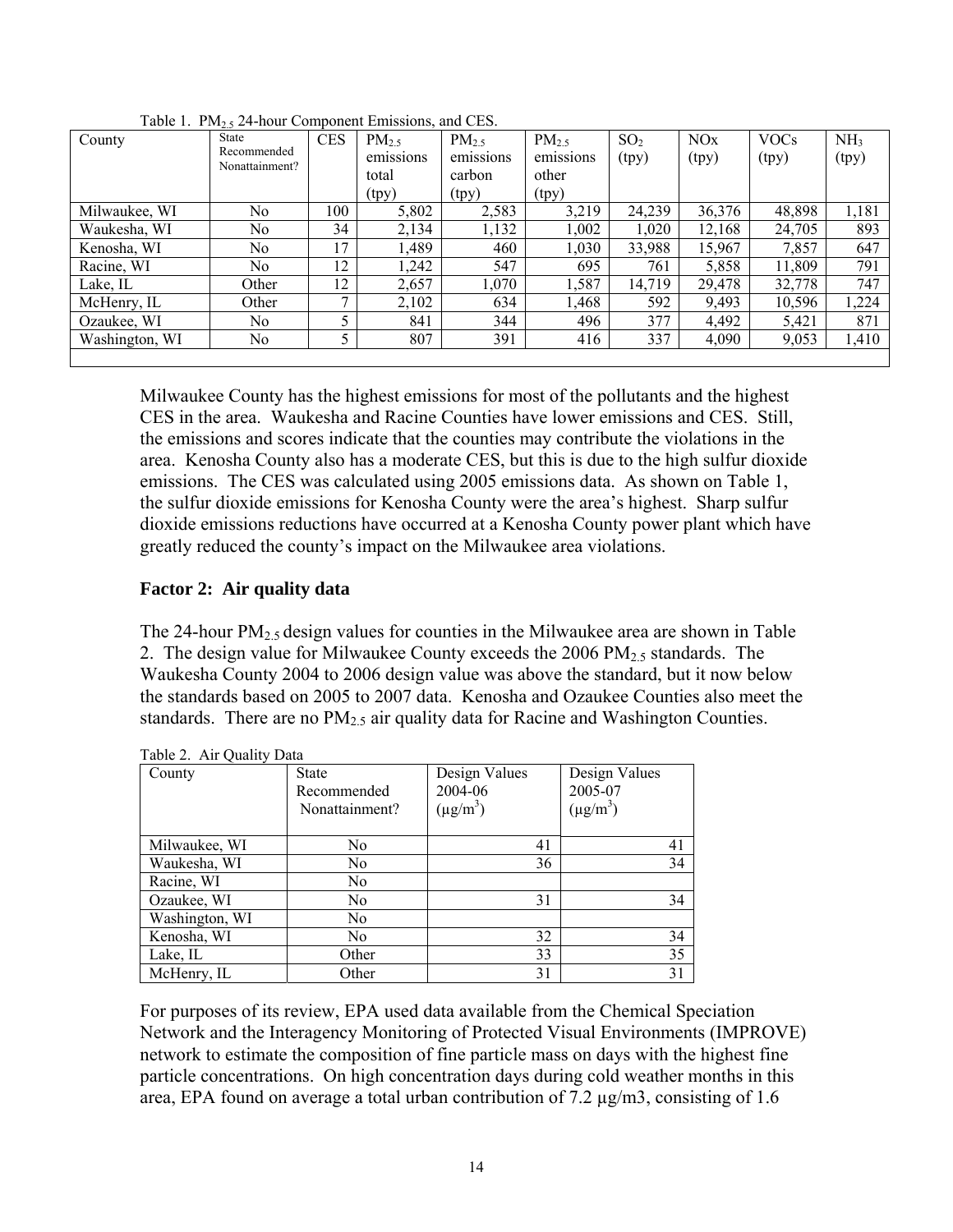$\mu$ g/m3 of sulfate, 2.2  $\mu$ g/m3 of nitrate, 3.1  $\mu$ g/m3 of carbon particles, and 0.3  $\mu$ g/m3 of miscellaneous inorganic particulate. On high concentration days during warm weather months in this area, EPA found on average a total urban contribution of 5.5 µg/m3, consisting of 3 µg/m3 of sulfate, 2.4 µg/m3 of carbon particles, and 0.1 µg/m3 of miscellaneous inorganic particulate. These estimates were used for weighting of the emissions of different pollutants in calculating the contributing emissions scores.

#### **Factor 3: Population density and degree of urbanization (including commercial development)**

Table 3 shows the 2005 population for each county in the area being evaluated, as well as the population density for each county in that area. Population data give an indication of whether it is likely that population-based emissions might contribute to violations of the 24-hour  $PM<sub>2.5</sub>$  standards. Milwaukee County has the largest population and highest population density. Waukesha County has the next largest population. Racine, Kenosha, and Washington Counties follow with lower populations.

| County         | <b>State</b>   | 2005       | 2005        |
|----------------|----------------|------------|-------------|
|                |                |            |             |
|                | Recommended    | Population | Population  |
|                | Nonattainment? |            | Density     |
|                |                |            | (pop/sq mi) |
| Milwaukee, WI  | N <sub>0</sub> | 918,673    | 3788        |
| Lake, IL       | Other          | 704,086    | 1504        |
| Waukesha, WI   | No             | 378,804    | 654         |
| McHenry, IL    | Other          | 304,701    | 499         |
| Racine, WI     | No.            | 195,219    | 574         |
| Kenosha, WI    | No.            | 160,382    | 574         |
| Washington, WI | No             | 125,928    | 289         |
| Ozaukee, WI    | No             | 85,983     | 368         |
|                |                |            |             |

Table 3. Population

#### **Factor 4: Traffic and commuting patterns**

|  |  | Table 4. Traffic and Commuting Patterns |
|--|--|-----------------------------------------|
|--|--|-----------------------------------------|

| County         | <b>State</b>   | 2005                | Number        | Percent       | Number      | Percent          |
|----------------|----------------|---------------------|---------------|---------------|-------------|------------------|
|                | Recommended    | VMT                 | Commuting to  | Commuting to  | Commuting   | Commuting        |
|                | Nonattainment? | $(10^6 \text{ mi})$ | any violating | any violating | into        | into statistical |
|                |                |                     | counties      | counties      | statistical | area             |
|                |                |                     |               |               | area        |                  |
| Milwaukee, WI  | N <sub>0</sub> | 8,924               | 402,450       | 94            | 419,000     | 98               |
| Waukesha, WI   | No             | 3,423               | 180,500       | 94            | 186,020     | 97               |
| Racine, WI     | N <sub>0</sub> | 1,395               | 17,060        | 19            | 78,740      | 88               |
| Washington, WI | N <sub>0</sub> | 1,107               | 24,320        | 38            | 61,010      | 96               |
| Ozaukee, WI    | No.            | 967                 | 17,420        | 40            | 41,900      | 96               |
| Kenosha, WI    | N <sub>0</sub> | 1,250               | 2,990         | 4             | 9,660       | 13               |
| Lake, IL       | Other          | 6,016               | 950           | $\Omega$      | 1,430       |                  |
| McHenry, IL    | Other          | 2,104               | 130           | $\theta$      | 200         | $\theta$         |

The listing of counties on Table 4 reflects a ranking based on the number of people commuting to other counties. Kenosha County along with Lake and McHenry Counties in Illinois have rather limited commuting into the Milwaukee statistical area. All three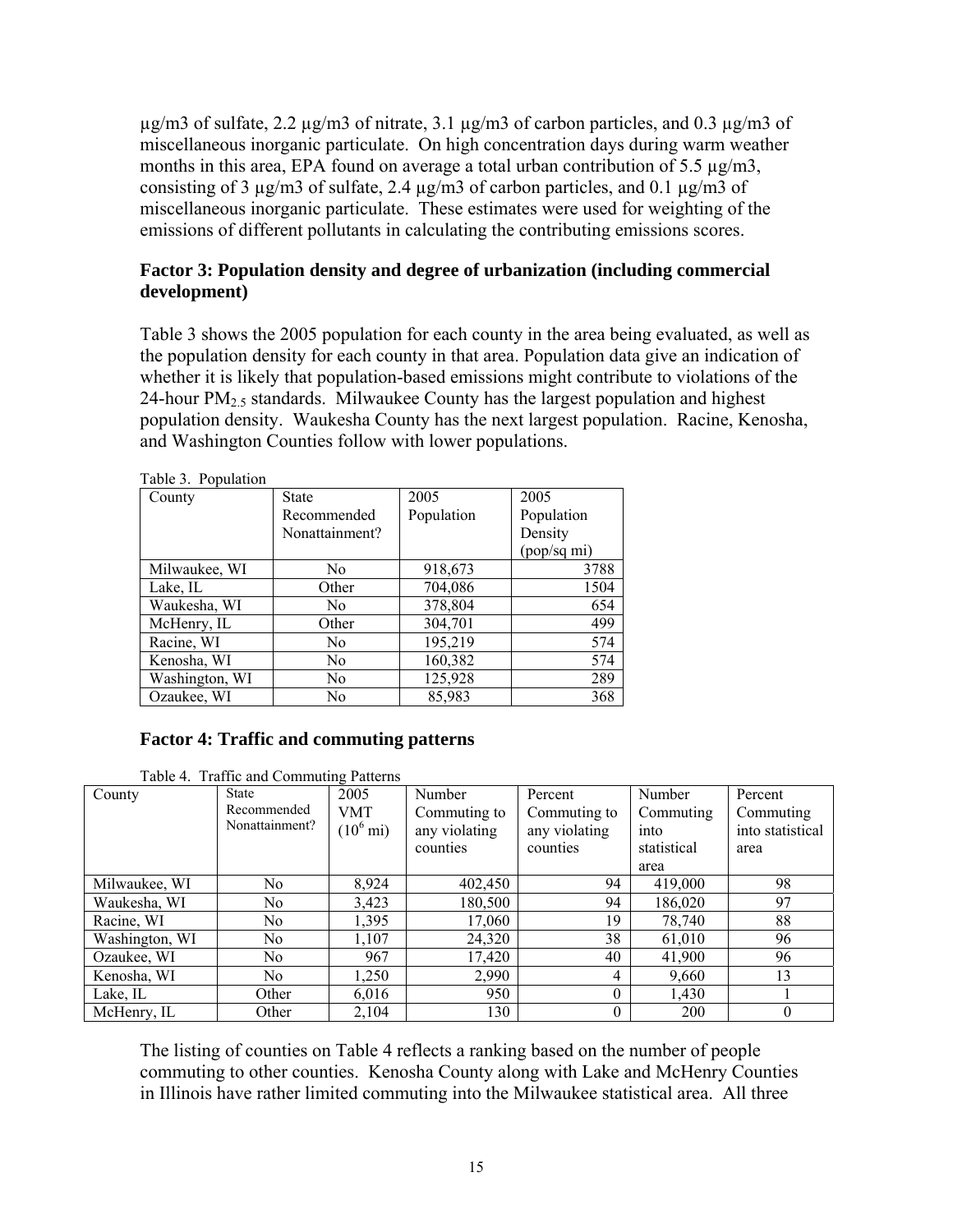counties are in the Chicago statistical area. The commuting statistics also show a link between the other counties as all have a high percent of commuting within the Milwaukee area. Milwaukee and Waukesha Counties have the highest number and percentage of workers who commute to a violating county.

### **Factor 5: Growth rates and patterns**

Table 5 below shows population, population growth, VMT and VMT growth for counties that are included in the Milwaukee area. Counties are listed in descending order based on VMT growth between 1996 and 2005. The counties in the Chicago statistical area, Kenosha and Lake and McHenry, Illinois, have the highest growth rates. The population and VMT growth is higher for these three than for the five counties in the Milwaukee statistical area. The population growth is limited for the Milwaukee area counties. Milwaukee County lost population from 2000 to 2005. The growth of VMT was moderate for the Milwaukee area counties from 1996 to 2005. These data suggest that the distribution of population and emissions within the Milwaukee area are not changing in a way that would significantly influence the choice of boundaries of the nonattainment area.

| County         | Population | Population  | 2005 VMT            | VMT             |
|----------------|------------|-------------|---------------------|-----------------|
|                | (2005)     | $%$ change  | $(10^6 \text{ mi})$ | $%$ change      |
|                |            | $(2000-05)$ |                     | $(1996 - 2005)$ |
| McHenry, IL    | 304,701    | 16          | 2,104               | 196             |
| Lake, IL       | 704,086    | 9           | 6,016               | 82              |
| Kenosha, WI    | 160,382    | ⇁           | 1,250               | 12              |
| Washington, WI | 125,928    | 7           | 1,107               | 10              |
| Ozaukee, WI    | 85,983     | 4           | 967                 |                 |
| Racine, WI     | 195,219    | 3           | 1,395               |                 |
| Waukesha, WI   | 378,804    | 5           | 3,423               |                 |
| Milwaukee, WI  | 918,673    | $-2$        | 8,924               |                 |

Table 5. Population and VMT Growth and Percent Change.

### **Factor 6: Meteorology (weather/transport patterns)**

The pollution rose for the Milwaukee area is provided with the map above.

### **Factor 7: Geography/topography (mountain ranges or other air basin boundaries)**

The Milwaukee area does not have any geographical or topographical barriers significantly limiting air-pollution transport within its air shed. Therefore, this factor provides no reason to exclude any nearby county as a contributing county.

# **Factor 8: Jurisdictional boundaries (e.g., existing PM and ozone areas)**

The Southeastern Wisconsin Regional Planning Commission is the metropolitan planning organization for the Milwaukee area. Its web site is: www.sewrpc.org.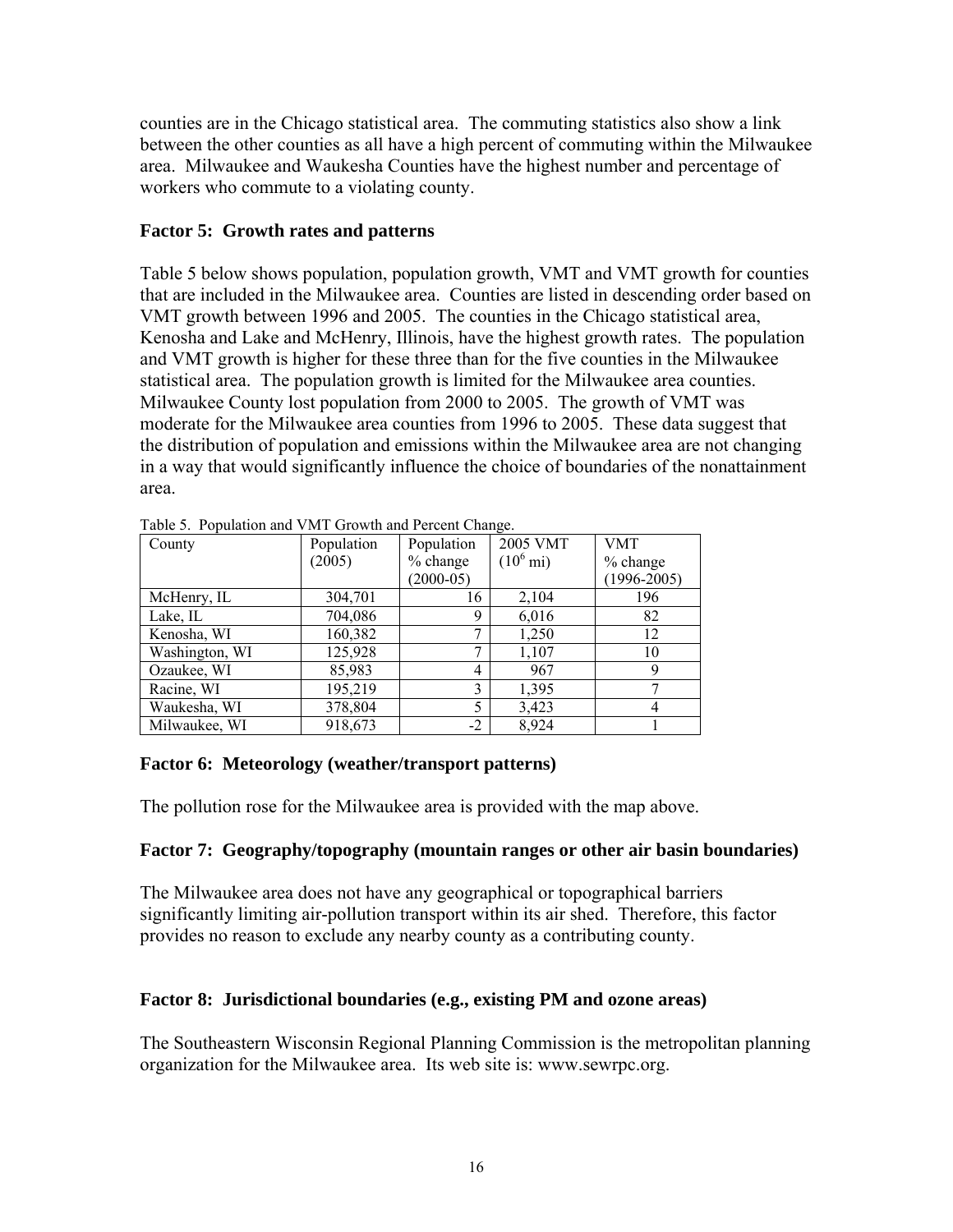The Milwaukee, Wisconsin ozone nonattainment area is composed of Kenosha, Milwaukee, Ozaukee, Racine, Washington, and Waukesha Counties.

#### **Factor 9: Level of control of emission sources**

The emission estimates on Table 1 include any control strategies implemented by the State in the Milwaukee area before 2005 that may influence emissions of any component of  $PM_{2.5}$  emissions (i.e., total carbon,  $SO_2$ , NOx, and crustal  $PM_{2.5}$ ).

#### Background on Criteria EPA used to define its intended nonattainment areas

On June 8, 2007, in a memorandum from Robert Meyers to the EPA Regional Administrators, EPA issued guidance on a timetable for designation of areas violating the PM<sub>2.5</sub> air quality standards promulgated in 2006 and factors that EPA urged states to consider as they prepared recommendations for nonattainment area boundaries. This guidance was sent to the Governor of Ohio as an attachment to a letter dated July 9, 2007, requesting the State's recommendations. The guidance identified nine factors: emissions, air quality, population density and degree of urbanization, traffic and commuting patterns, growth rates and patterns, meteorology, geography/topography, jurisdictional boundaries, and level of control of emission sources.

The Clean Air Act dictates that nonattainment areas be defined to include both areas that are violating the standards and nearby areas that are contributing to the violations. Assessment of areas contributing to violations is complicated by the multiple pollutants that are components of fine particulate matter, the variable significance of these multiple components, and the complexities of photochemical formation and dispersion. To facilitate its review of available information, EPA prepared a "Contributing Emissions Score" (CES) for each potentially violating county. EPA derived a CES for each relevant county using information on emissions, air quality, and meteorology. The score for each county is computed relative to the highest scoring county in the area, so that scores range between 0 and 100. These scores represent an estimate of the relative maximum influence that emissions in that County have on a violating county. The weight that the CES plays in determining the boundaries of any violating area varies from area to area depending on how well the CES methodology takes into account characteristics of an area that impact transport and dispersion of  $PM_{2.5}$  and depending on the significance of other factors.

Briefly, a CES for each county was derived by incorporating the following information and variables that impact  $PM<sub>2.5</sub>$  transport into the screening approach:

- Major  $PM_{2.5}$  components: total carbon (organic carbon (OC) and elemental carbon  $(EC)$ ),  $SO_2$ ,  $NO_x$ , and inorganic particles (crustal).
- PM<sub>2.5</sub> emissions for the highest (generally top 5%) PM<sub>2.5</sub> emission days (herein called "high days") for each of two seasons, cold (Oct-Apr) and warm (May-Sept)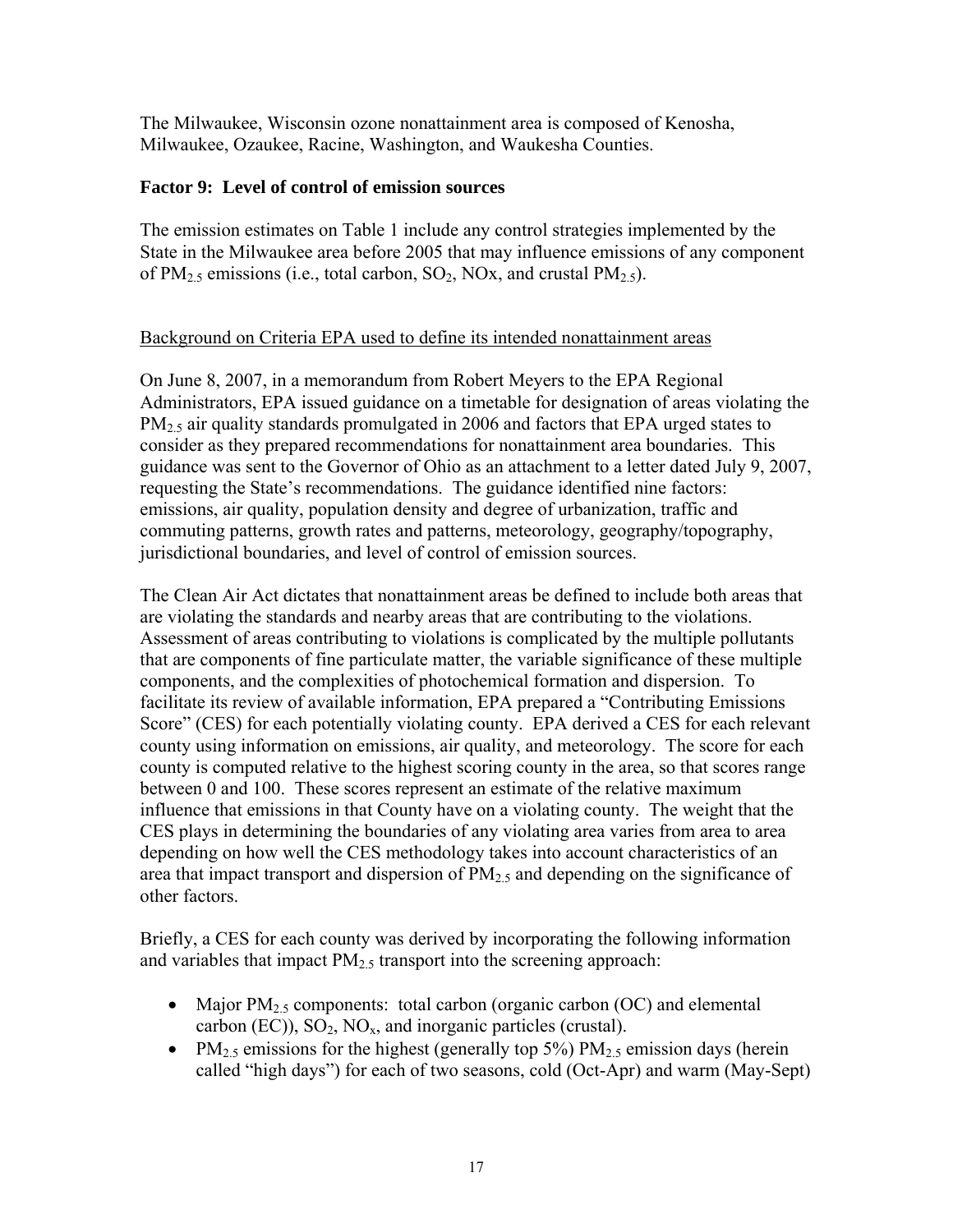- Meteorology on high days using the NOAA HYSPLIT model for determining trajectories of air masses for specified days
- The "urban increment" of a violating monitor, which is the urban  $PM_{2.5}$ concentration that is in addition to a regional background  $PM<sub>2.5</sub>$  concentration, determined for each  $PM_{2.5}$  component
- Distance from each potentially contributing county to a violating county or counties

A more detailed description of the CES can be found at http://www.epa.gov/ttn/naaqs/pm/pm25\_2006\_techinfo.html#C.

# **Factor 1: Emissions data**

For this factor, EPA looked at county-based levels of emissions of the following  $PM_{2.5}$ components:  $PM_2$ <sub>5</sub> emissions total (which includes  $PM_2$ <sub>5</sub> emissions carbon and emissions other), PM<sub>2.5</sub> emissions carbon (includes organic carbon OC and elemental carbon (EC)), and  $PM_{2.5}$  emissions other (which includes inorganic particles (crustal)), as well as emissions of  $SO_2$  and  $NO_x$  which are precursors of secondary  $PM_{2.5}$  components. Emissions data were derived from the 2005 National Emissions Inventory (NEI), version 1. See http://www.epa.gov/ttn/naaqs/pm/pm25\_2006\_techinfo.html. EPA also considered each county's Contributing Emissions Score (CES), whose derivation is briefly described above.

# **Factor 2: Air quality data**

This factor considers the 24-hour PM<sub>2.5</sub> design values, in  $\mu$ g/m<sup>3</sup>, for air-quality monitors in counties in each area based on data for the 2004-2006 and 2005-2007 periods. A monitor's design value indicates whether that monitor attains a specified air-quality standard. The 24-hour PM<sub>2.5</sub> standards are met when the 3-year average of a monitor's 98<sup>th</sup> percentile values are 35  $\mu$ g/m<sup>3</sup> or less. A design value is only valid if minimum data completeness criteria are met. EPA is only using air quality data collected in accordance with 40 CFR Parts 50, 53, and 58.

## **Factor 3: Population density and degree of urbanization (including commercial development)**

The tables show the 2005 population for each county in the area being evaluated, as well as the population density for each county in the area. Population data give an indication of whether it is likely that population-based emissions might contribute to violations of the 24-hour  $PM_2$  s standards.

# **Factor 4: Traffic and commuting patterns**

This factor considers the number of commuters in each county who drive to another county within the area, the percent of total commuters in each county who commute to other counties within area, as well as the total vehicle miles traveled (VMT) for each county in millions of miles. A county with numerous commuters is generally an integral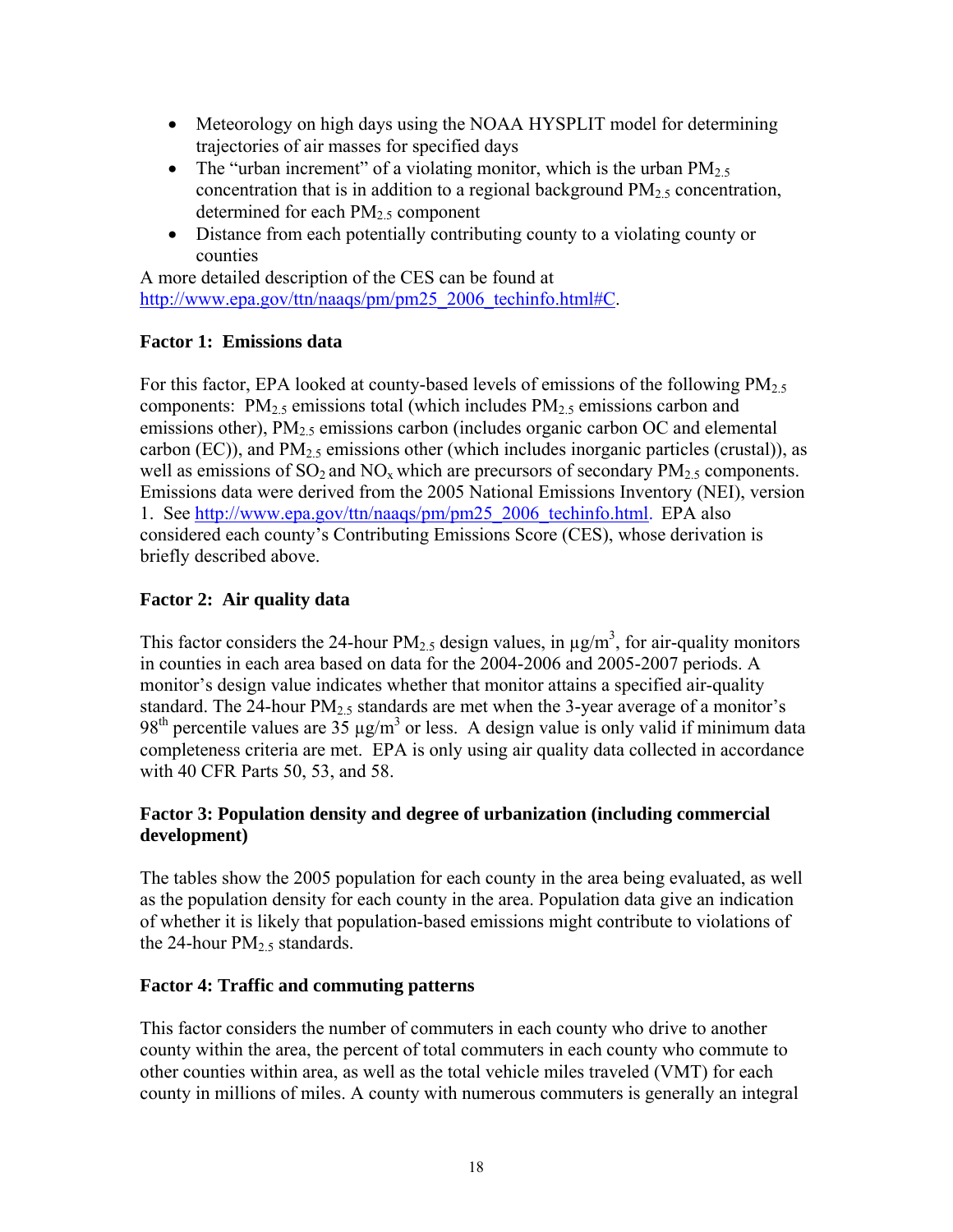part of an urban area and could be an appropriate county for implementing mobile-source emission control strategies, thus warranting inclusion in the nonattainment area.

The 2005 VMT data used for table 4 and 5 of the 9-factor analysis has been derived using methodology similar to that described in "Documentation for the final 2002 Mobile National Emissions Inventory, Version 3, September 2007, prepared for the Emission Inventory Group, U.S. EPA. This document may be found at: ftp://ftp.epa.gov/EmisInventory/2002finalnei/documentation/mobile/, in particular in the file named 2002 mobile nei version 3 report 092807.pdf. The 2005 VMT data were taken from documentation which is still draft, but which should be released in 2008.

## **Factor 5: Growth rates and patterns**

This factor looks at the population and VMT trends for the each area from 2000 to 2005, as well as patterns of population and VMT growth. A county with rapid population or VMT growth is generally an integral part of an urban area and could be an appropriate county for implementing mobile-source and other emission-control strategies, thus warranting inclusion in the nonattainment area.

## **Factor 6: Meteorology (weather/transport patterns)**

For this factor, EPA considered the most representative National Weather Service wind direction and speed data throughout the year, with an emphasis on "high  $PM_{2.5}$  days" for each of two seasons (an October-April "cold" season and a May-September "warm" season). These high days are defined as days where any FRM or FEM air-quality monitors had 24-hour  $PM_{2.5}$  concentrations above 95% on a frequency distribution curve of  $PM<sub>2.5</sub>$  24-hour values. For this factor, EPA also considered each County's CES, which includes an analysis of trajectories of air masses for high  $PM<sub>25</sub>$  days.

For each air quality monitoring site, EPA developed a "pollution rose" to understand the prevailing wind direction and wind speed on the days with highest fine particle concentrations. The figure identifies 24-hour  $PM<sub>2.5</sub>$  values by color; days exceeding 35  $\mu$ g/m<sup>3</sup> are denoted with a red or black icon. A dot indicates the day occurred in the warm season; a triangle indicates the day occurred in the cool season. The center of the figure indicates the location of the air quality monitoring site, and the location of the icon in relation to the center indicates the direction from which the wind was blowing on that day. An icon that is close to the center indicates a low average wind speed on that day. Higher wind speeds are indicated when the icon is further away from the center.

EPA also conducted trajectory analyses to assess the likelihood that each county was upwind on high concentration days. EPA used these results directly and also used these results in computing each County's CES. Further documentation of this analysis is provided in the documentation of the derivation of the CES.

### **Factor 7: Geography/topography (mountain ranges or other air basin boundaries)**